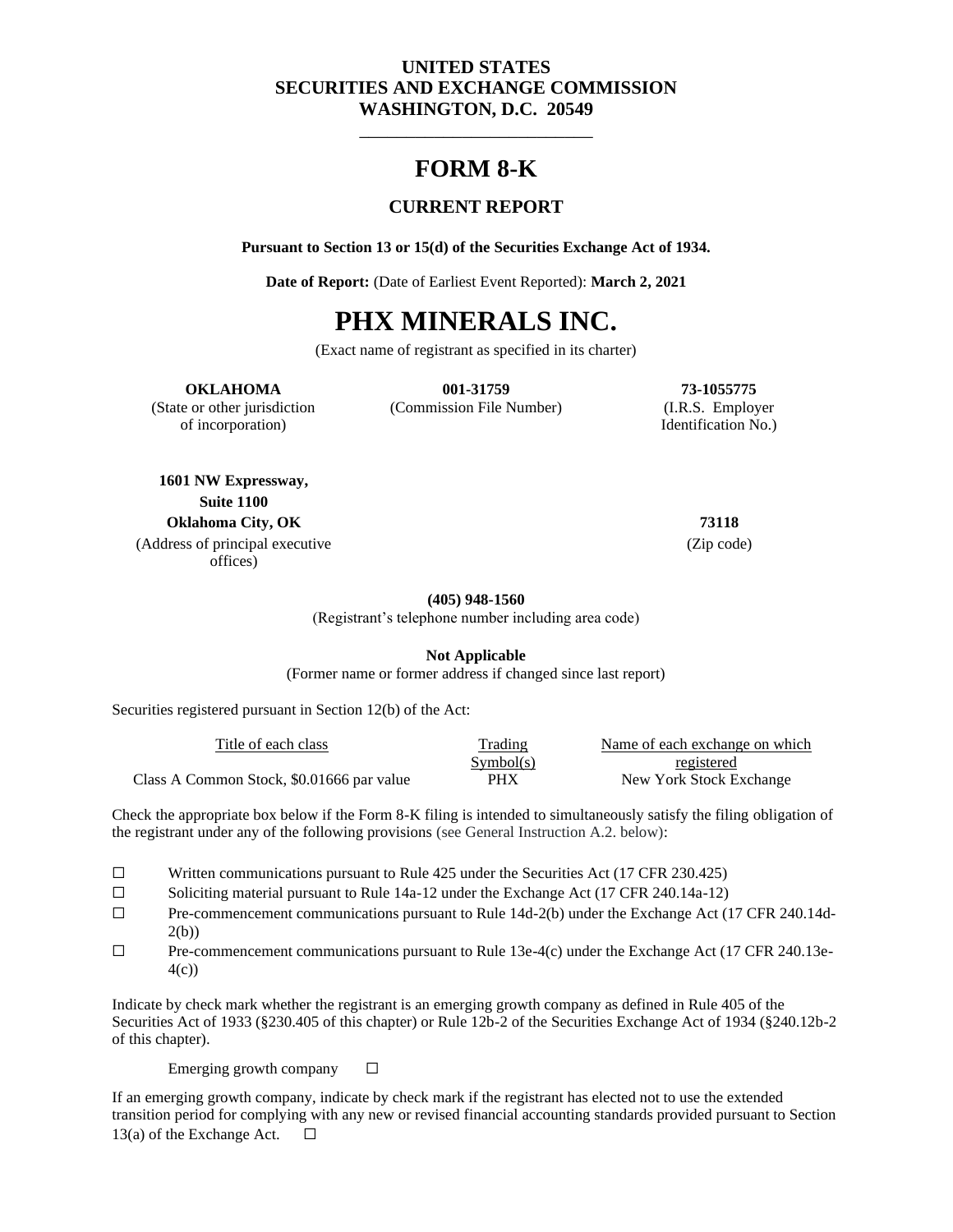#### **Item 3.03 Material Modification to Rights of Security Holders.**

To the extent required by Item 3.03, the information contained in Item 5.03 of this Current Report on Form 8-K is incorporated herein by reference.

## **Item 5.02 Departure of Directors or Certain Officers; Election of Directors; Appointment of Certain Officers; Compensatory Arrangements of Certain Officers.**

At the Annual Meeting of Stockholders of PHX Minerals Inc. (the "Company") held on March 2, 2021 (the "2021 Annual Meeting"), the Company's stockholders approved the PHX Minerals Inc. 2021 Long-Term Incentive Plan (the "Plan"). The Plan provides for the grant of stock options, bonus stock awards, stock appreciation rights, phantom stock awards, restricted stock awards, restricted stock unit awards, performance awards, and other stock or performance-based awards. The employees, consultants and non-employee directors of the Company and its affiliates are eligible to participate in the Plan.

A detailed description of the Plan is set forth in the Company's Proxy Statement filed with the Securities and Exchange Commission on January 21, 2021 (the "2021 Proxy Statement"). The description of the Plan is qualified in its entirety by reference to the full text of the Plan, which is filed as Exhibit 10.1 to this Current Report on Form 8-K and is incorporated herein by reference.

## **Item 5.03 Amendments to Articles of Incorporation or Bylaws; Change in Fiscal Year.**

At the 2021 Annual Meeting, the Company's stockholders voted on and approved a proposal to amend the Company's Certificate of Incorporation to increase the total number of shares of capital stock which the Company has the authority to issue from 24,000,500 shares to 36,000,500 shares.

On March 3, 2021, following the approval of the proposal to amend the Company's Certificate of Incorporation by the Company's stockholders at the 2021 Annual Meeting, the Company filed the Amended and Restated Certificate of Incorporation of PHX Minerals Inc. (the "Amended and Restated Certificate") with the Secretary of State of Oklahoma.

A description of the Amended and Restated Certificate is set forth in the 2021 Proxy Statement. The description of the Amended and Restated Certificate is qualified in its entirety by reference to the full text of the Amended and Restated Certificate, which is filed as Exhibit 3.1 to this Current Report on Form 8-K and is incorporated herein by reference.

#### **Item 5.07 Submission of Matters to a Vote of Security Holders.**

The Company held its 2021 Annual Meeting by live audio-only webcast. Based on the record date of January 4, 2021, there were 22,389,194 shares of Class A Common Stock, par value \$0.01666 ("Common Stock") outstanding and entitled to vote at the 2021 Annual Meeting, of which 16,726,602 shares, or approximately 75% of the Company's Common Stock issued and outstanding, were represented either in person or by proxy.

At the 2021 Annual Meeting, the Company's stockholders voted on the following proposals, detailed descriptions of which are contained in the 2021 Proxy Statement:

- (1) Election of Lee M. Canaan, Peter B. Delaney, and Glen A. Brown to serve as directors for three-year terms ending on the date of the Company's Annual Meeting of Stockholders in 2024.
- (2) Advisory vote to approve the compensation of the Company's named executive officers.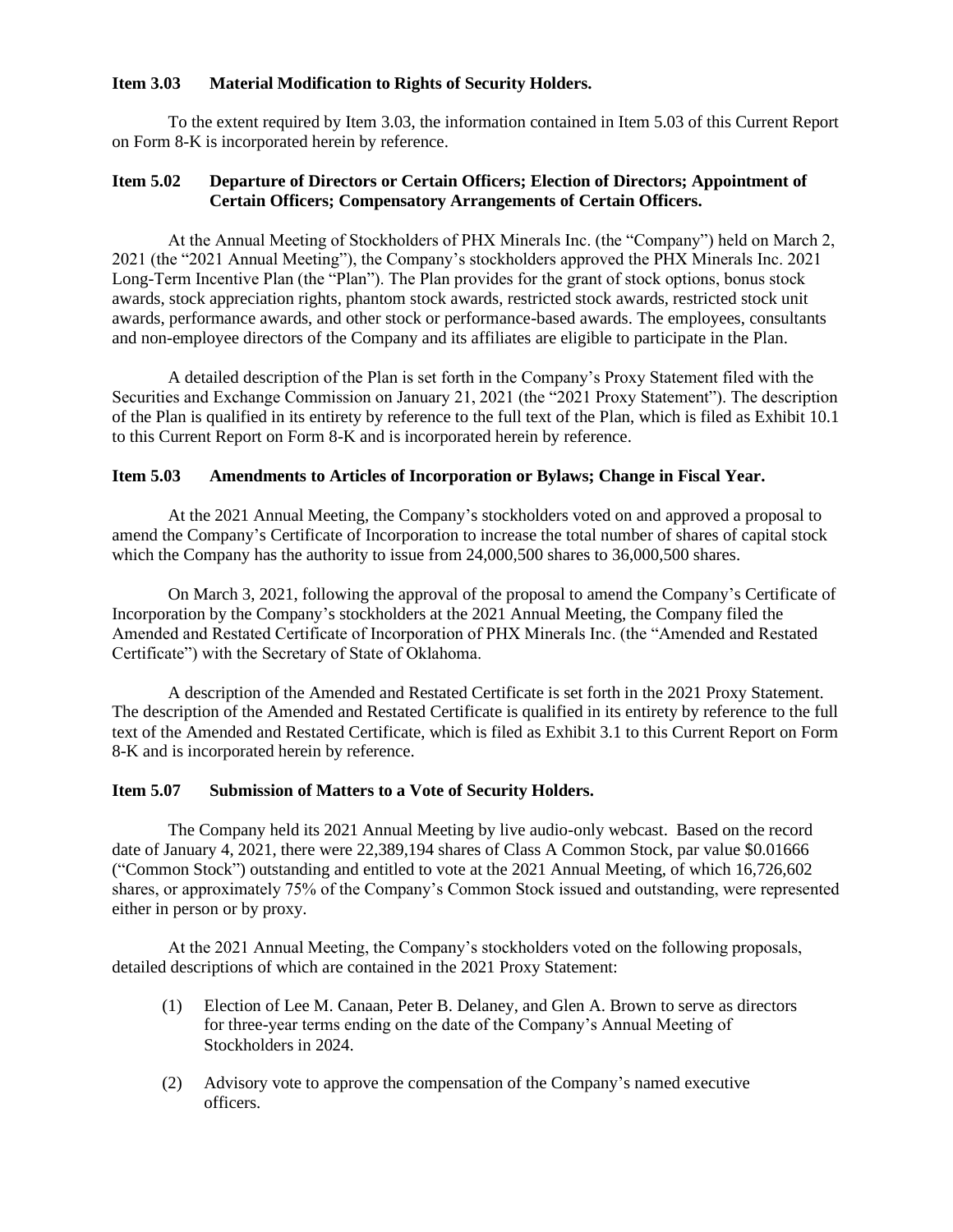- (3) Ratification of selection of Ernst & Young LLP as the Company's Independent Registered Public Accounting Firm for fiscal year ended September 30, 2021.
- (4) Approval of an amendment to the Amended and Restated Certificate of Incorporation of the Company to increase the authorized number of shares of the Company's Common Stock from 24,000,500 shares to 36,000,500 shares.
- (5) Approval of the PHX Minerals Inc. 2021 Long-Term Incentive Plan.

All proposals were approved by the Company's stockholders. The following tables provide the results of each voting proposal:

| Proposal #1 – Election of three directors for a term of three years: |  |  |  |  |  |  |  |
|----------------------------------------------------------------------|--|--|--|--|--|--|--|
|----------------------------------------------------------------------|--|--|--|--|--|--|--|

|                  | For        | Withhold  | <b>Broker Non-Votes</b> |
|------------------|------------|-----------|-------------------------|
| Lee M. Canaan    | 13,029,363 | 273.717   | 3,423,522               |
| Peter B. Delaney | 12,340,773 | 962,307   | 3,423,522               |
| Glen A. Brown    | 9.373.148  | 3.929.932 | 3,423,522               |

## **Proposal #2 – Advisory vote to approve the compensation of the Company's named executive officers:**

|        | For        | Against | Abstentions | <b>Broker Non-Votes</b> |
|--------|------------|---------|-------------|-------------------------|
| Totals | 12.665.482 | 521.826 | 115.772     | 3.423.522               |

## **Proposal #3 – Ratification of the selection and appointment of Ernst & Young LLP as the Company's independent registered public accounting firm for the fiscal year ending September 30, 2021:**

|        | For        | Against | <b>Abstentions</b> | <b>Broker Non-Votes</b> |
|--------|------------|---------|--------------------|-------------------------|
| Totals | 16,605,691 | 60.702  | 60.209             | -                       |

**Proposal #4 – Approval of the amendment of the Company's Amended and Restated Certificate of Incorporation to increase the authorized number of shares of common stock from 24,000,500 shares to 36,000,500 shares:**

|        | ₹Or        | Against | Abstentions | <b>Broker Non-Votes</b>  |
|--------|------------|---------|-------------|--------------------------|
| Totals | 15.972.708 | 660.499 | 93,395      | $\overline{\phantom{0}}$ |

#### **Proposal #5 –Approval of the PHX Minerals Inc. 2021 Long-Term Incentive Plan.**

|        | For        | Against | Abstentions | <b>Broker Non-Votes</b> |
|--------|------------|---------|-------------|-------------------------|
| Totals | 12,737,274 | 465,979 | 99.827      | 3.423.522               |

## **Item 9.01 Financial Statements & Exhibits.**

*(d) Exhibits*

| <b>Exhibit</b> |                                                    |
|----------------|----------------------------------------------------|
| No.            | <b>Description</b>                                 |
| $3.1*$         | Amended and Restated Certificate of Incorporation. |
| $10.1*$        | PHX Minerals Inc. 2021 Long-Term Incentive Plan.   |

\*Filed herewith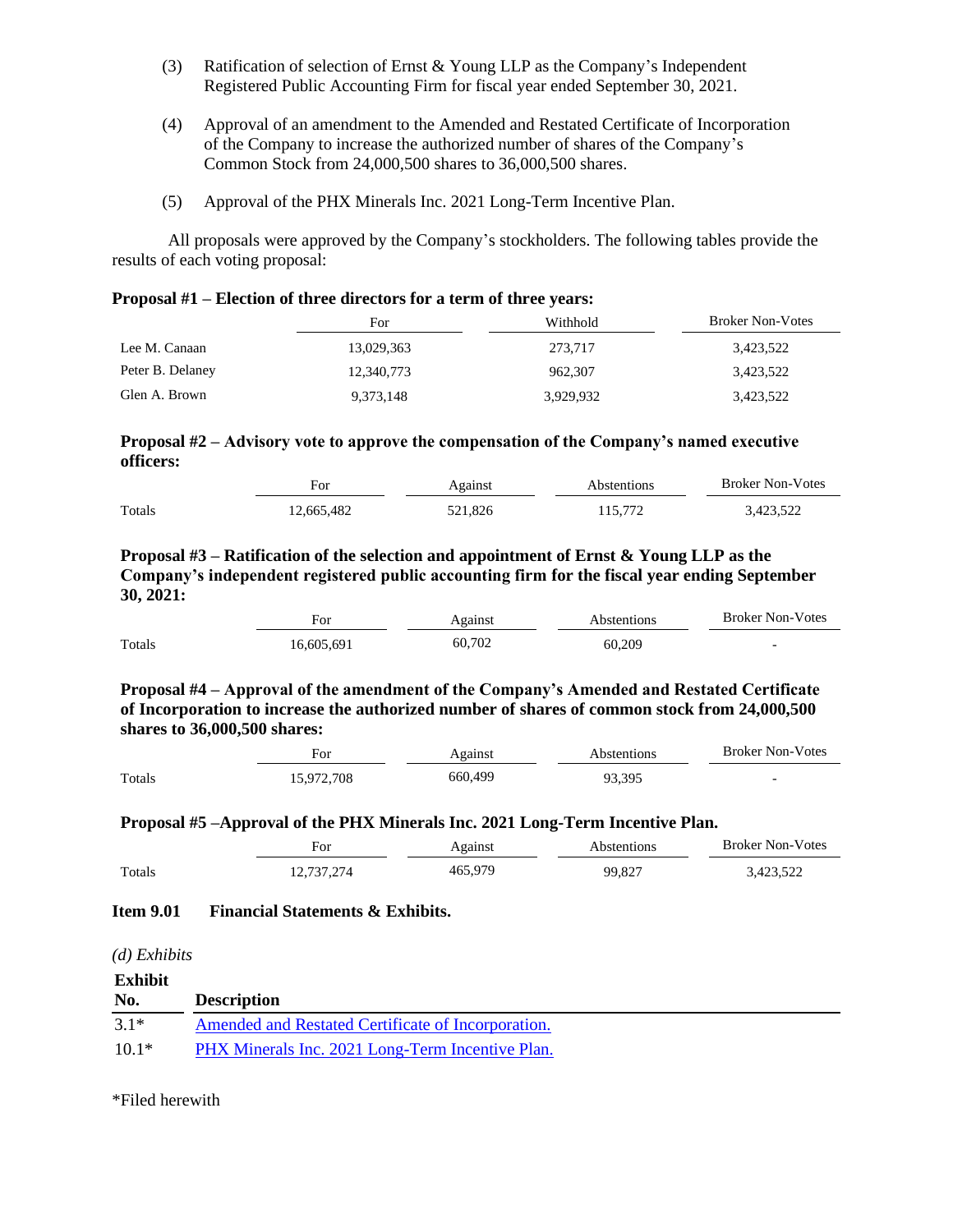## **SIGNATURES**

Pursuant to the requirements of the Securities Exchange Act of 1934, the registrant has duly caused this report to be signed on its behalf by the undersigned hereunto duly authorized.

## **PHX Minerals Inc.**

By: /s/ Chad L. Stephens

Chad L. Stephens Chief Executive Officer

DATE: March 8, 2021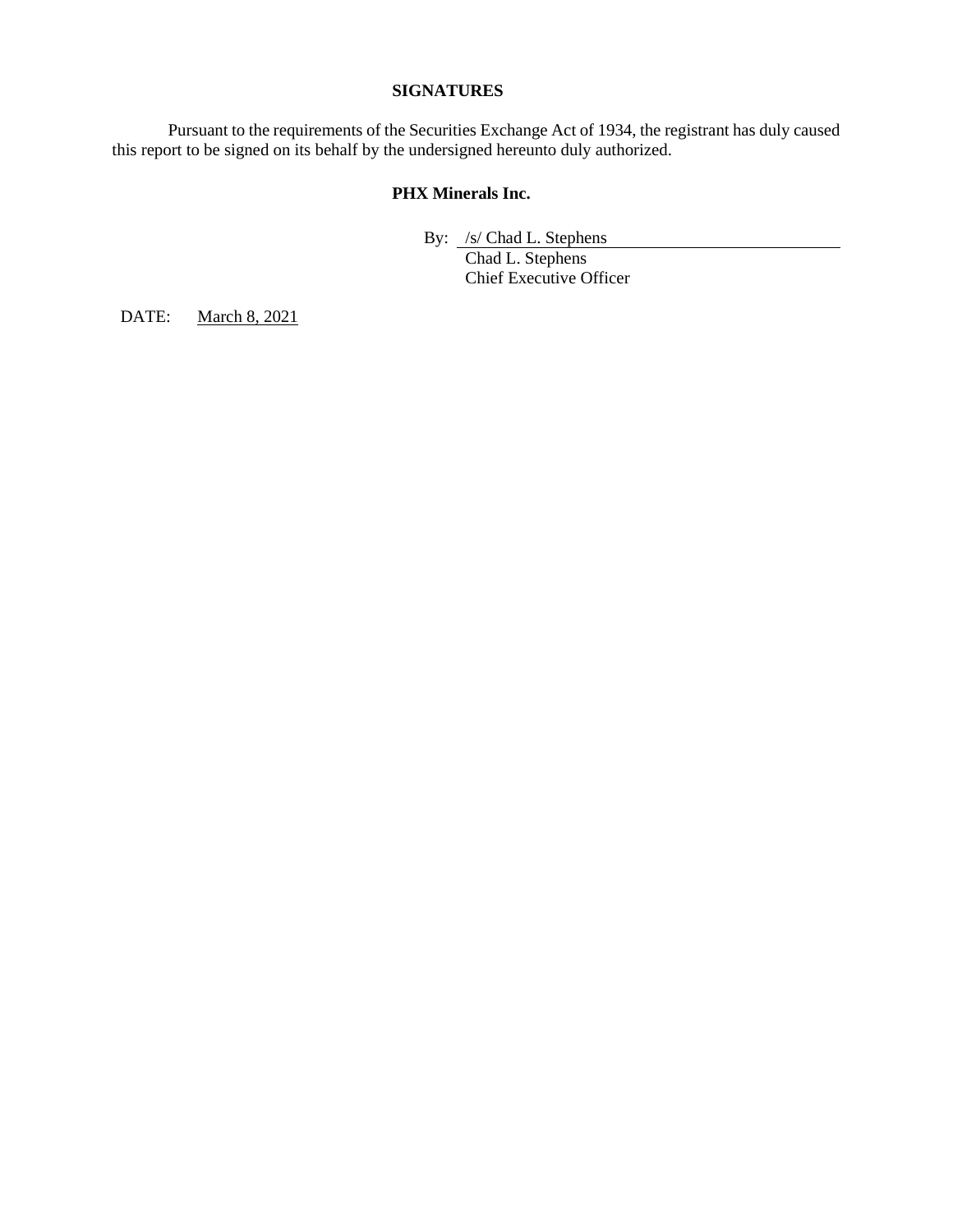#### **AMENDED AND RESTATED CERTIFICATE OF INCORPORATION OF PHX MINERALS INC.**

This Amended and Restated Certificate of Incorporation of PHX Minerals Inc., an Oklahoma corporation (the "Corporation"), which has been duly adopted in accordance with the provisions of Sections 1077 and 1080 of the Oklahoma General Corporation Act, amends and restates the Certificate of Incorporation of Panhandle Oil and Gas Inc. (originally incorporated under the name "Panhandle Royalty Company") filed with the Secretary of State of Oklahoma on December 11, 1978. Such previous Certificate of Incorporation, as previously amended and restated, is hereby amended and restated to read, in its entirety, as follows:

#### ARTICLE One

The name of the Corporation is PHX Minerals Inc.

#### ARTICLE Two

The principal office or place of business of the Corporation in the State of Oklahoma is to be located at 1601 NW Expressway, Suite 1100, Oklahoma City, OK 73118. The name of its resident agent is The Corporation Company and the address of said resident agent is 1833 South Morgan Road, Oklahoma City, Oklahoma 73128.

#### ARTICLE Three

The duration of this Corporation is perpetual.

## ARTICLE Four

The purpose for which this Corporation is formed is to acquire, manage, explore, and produce by whatever means prudent and necessary, mineral rights of whatsoever kind and nature, including oil and gas and its kindred substances and derivatives; also including other minerals of every nature, whether liquid, gaseous or solid, which may be obtained by mining, drilling, or otherwise, wherever found; to construct buildings, storage facilities, pipe lines or processing equipment considered necessary to explore, develop, process and market same to the best advantage of the company.

#### ARTICLE Five

Section 5.01

a. Capital Stock. The total number of shares of capital stock which the Corporation shall have authority to issue is thirty-six million five hundred (36,000,500) shares, divided initially into thirty-six million five hundred (36,000,500) shares of Class A Common Stock, par value \$0.01666 per share. The Board of Directors may classify any unissued shares of stock and reclassify any previously classified but unissued shares of stock of any class or series from time to time, in one or more classes or series of stock, including Preferred Stock ("Preferred Stock"). If shares of one class of stock are classified or reclassified into shares of another class or series of stock pursuant to this Article Five, the number of authorized shares of the former class or series shall be automatically decreased and the number of shares of the latter class or series shall be automatically increased, in each case by the number of shares so classified or reclassified, so that the aggregate number of shares of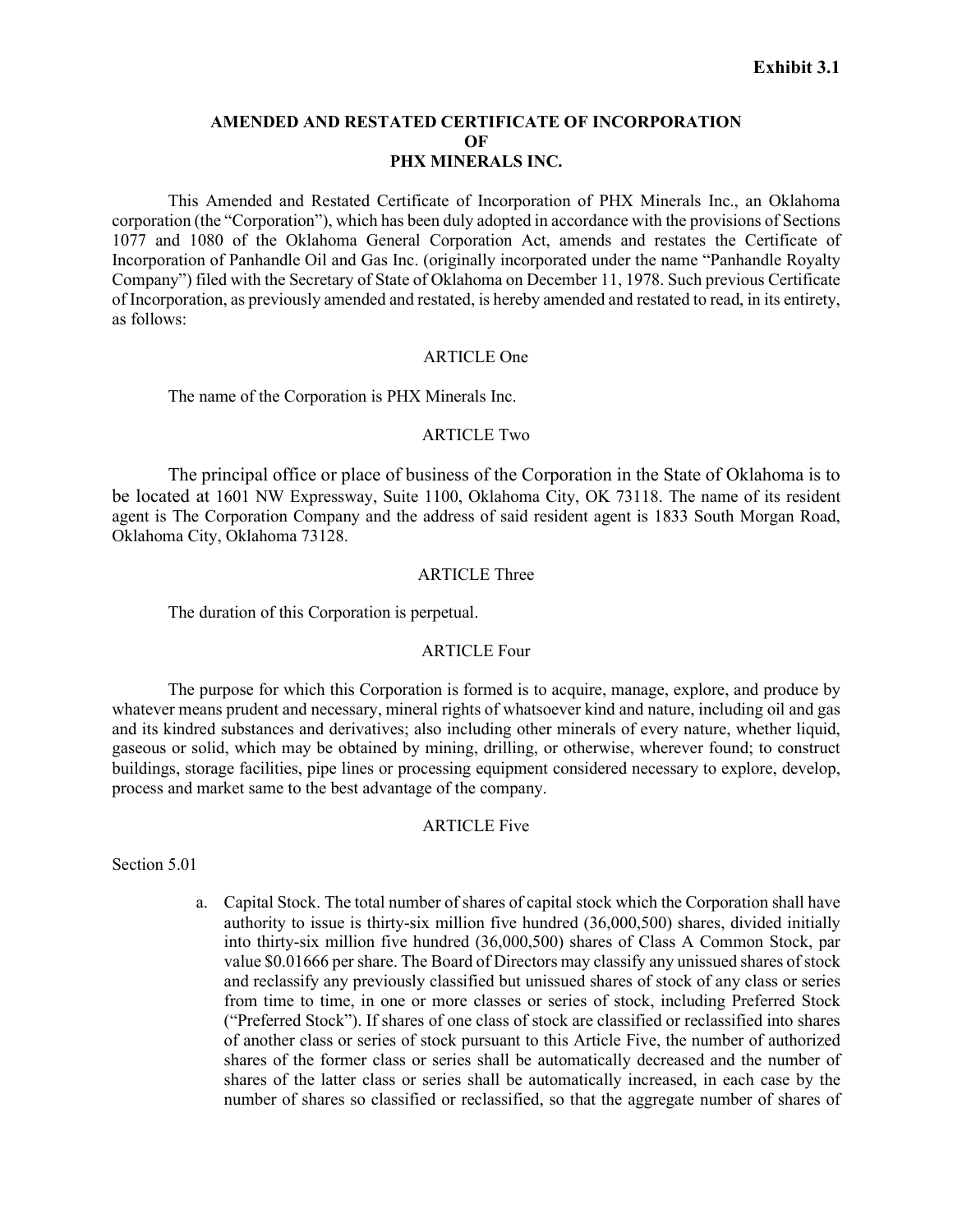stock of all classes and series that the Corporation has authority to issue shall not be more than the total number of shares of stock set forth in the first sentence of this paragraph.

- Section 5.02 Preferred Stock.
	- a. Issuance. The Board of Directors is authorized, subject to limitations prescribed by law, to provide for issuance of shares of Preferred Stock in one or more series, to establish the number of shares to be included in each such series, and to fix the designations, powers, preferences, and rights of the shares of each such series, and any qualifications, limitations, or restrictions thereof.

#### Section 5.03 Common Stock.

- a. Dividends. Subject to the preferential rights, if any, of the Preferred Stock, the holders of shares of Class A Common Stock shall be entitled to receive, when and if declared by the Board of Directors, out of the assets of the Corporation which are by law available therefor, dividends payable either in cash, in property, or in shares of Class A Common Stock.
- b. Voting Rights. At every annual or special meeting of shareholders of the Corporation, every holder of Class A Common Stock shall be entitled to one vote, in person or by proxy, for each share of Class A Common Stock standing in his name on the books of the Corporation on the applicable record date.
- c. Liquidation, Dissolution or Winding Up. In the event of any voluntary or involuntary liquidation, dissolution, or winding up of the affairs of the Corporation, after payment or provision for payment of the debts and other liabilities of the Corporation and of the preferential amounts, if any, to which the holders of Preferred Stock shall be entitled, the holders of all outstanding shares of Class A Common Stock shall be entitled to share ratably in the remaining net assets of the Corporation.

## ARTICLE Six

The amount of stated capital with which it will begin business is \$500.00, which has been fully paid in.

## ARTICLE Seven

The number and class of shares to be allotted by the Corporation before it shall begin business and the consideration to be received by the Corporation therefor, are:

| <b>CLASS</b> | NUMBER OF SHARES | CONSIDERATION TO BE RECEIVED |
|--------------|------------------|------------------------------|
| A Common     | 500              | \$500.00                     |

## ARTICLE Eight

The number of directors to be elected at the first meeting of the shareholders is seven.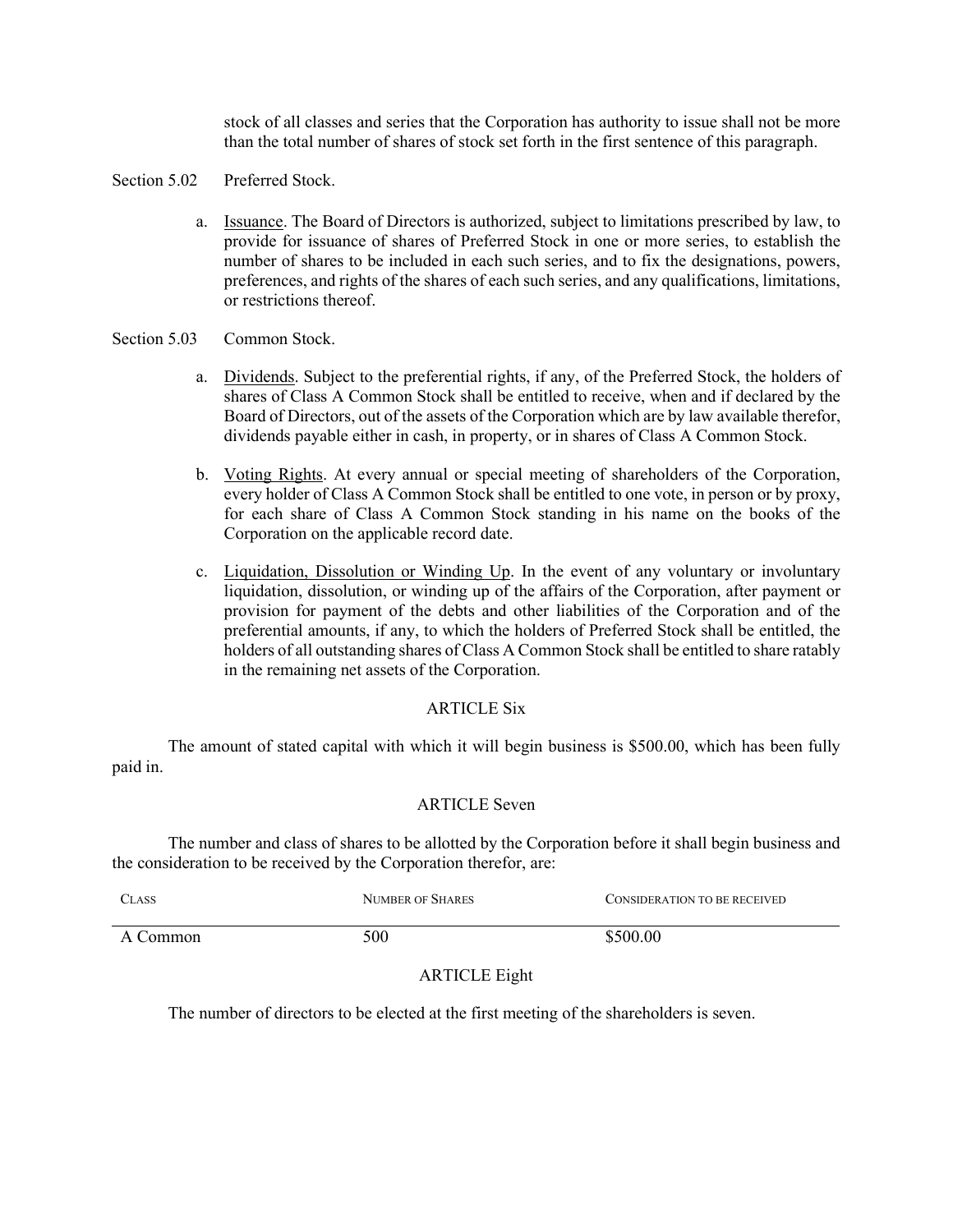#### ARTICLE Nine

No merger, consolidation, liquidation or dissolution of the corporation, nor any action that would result in the same or other disposition of all or substantially all of the assets of the Corporation shall be valid unless first approved by the affirmative vote of the holders of at least sixty-six and two-thirds percent (66-2/3%) of the outstanding shares of capital stock then entitled to vote on such matters; provided, however, that if any such action has been approved prior to the vote by the shareholders by a two-thirds of the Corporation's whole Board, the affirmative vote of the holders of a majority of the outstanding shares of capital stock then entitled to vote on such matters shall be required, to the extent such shareholder approval is otherwise required by the Oklahoma General Corporation Act.

The provisions set forth in this Article may not be repealed, altered or amended, in any respect whatsoever, unless such repeal, alteration or amendment is approved by either (a) the affirmative vote of holders of sixty- six and two-thirds percent (66-2/3%) of the shares of capital stock of the Corporation then issued and outstanding and entitled to vote on such matters, or (b) the affirmative vote of two-thirds of the whole Board of the Corporation and the affirmative vote of holders of a majority of the shares of the Corporation's capital stock then issued and outstanding and entitled to vote on such matters.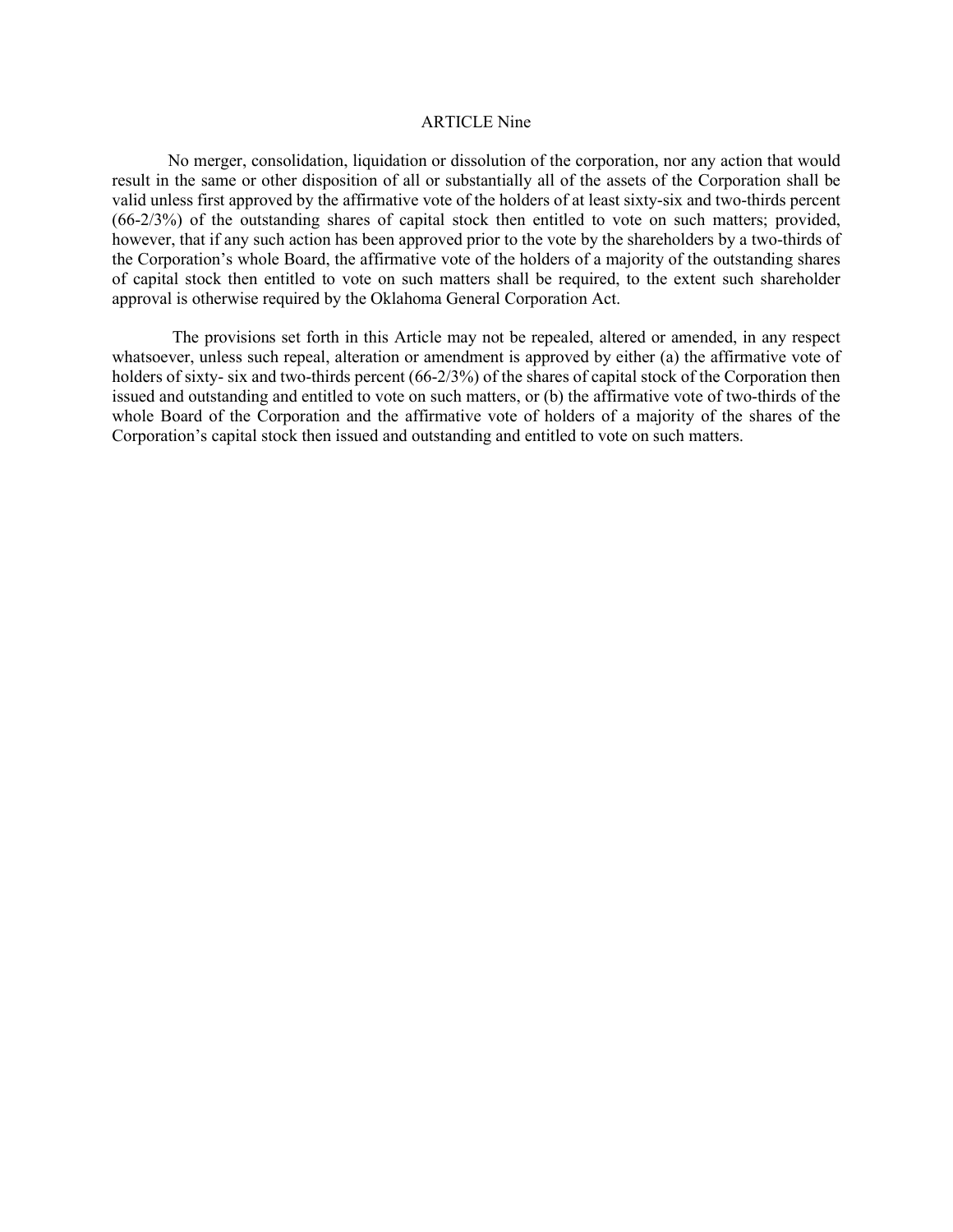Each of the undersigned hereby certifies that this Amended and Restated Certificate of Incorporation was duly adopted in accordance with the provisions of Title 18, Section 1080 of the Oklahoma General Corporation Act by the Directors of the Corporation without a vote of the shareholders in accordance with Title 18, Section 1077 of the Oklahoma General Corporation Act, and merely restates and integrates and does not further amend the Corporation's Certificate of Incorporation, as up to this time amended or supplemented and restated, and that there is no discrepancy between those provisions and the provisions of this Amended and Restated Certificate of Incorporation.

IN WITNESS WHEREOF, the Corporation has caused this Amended and Restated Certificate of Incorporation to be signed by its President and Chief Executive Officer and attested to by its Secretary, this 2nd day of March, 2021.

> /s/ Chad L. Stephens Chad L. Stephens, President and Chief Executive Officer

ATTEST:

/s/ Ralph D'Amico Ralph D'Amico, Secretary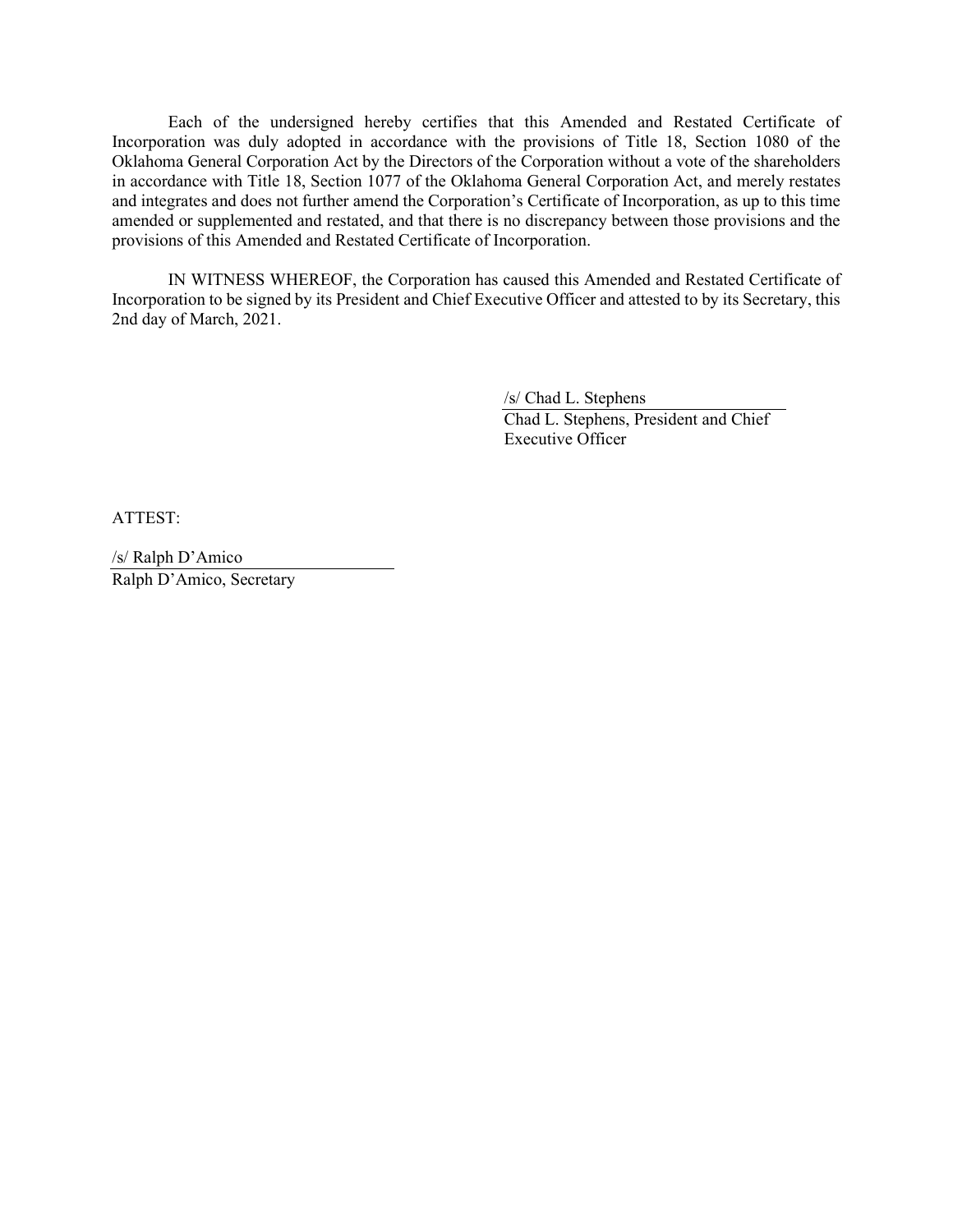## PHX MINERALS INC. 2021 LONG-TERM INCENTIVE PLAN

|    | <b>Table of Contents</b>                                       |    |
|----|----------------------------------------------------------------|----|
|    | <b>ESTABLISHMENT OF PLAN</b>                                   |    |
| 2  | <b>PURPOSES</b>                                                |    |
| 3  | <b>DEFINITIONS</b>                                             |    |
| 4  | <b>INCENTIVE AWARDS AVAILABLE UNDER THE PLAN</b>               | 5  |
| 5  | <b>SHARES SUBJECT TO PLAN</b>                                  | 6  |
| 6  | <b>ELIGIBILITY</b>                                             | 6  |
|    | <b>OPTIONS</b>                                                 | 6  |
| 8  | <b>BONUS STOCK AWARDS</b>                                      | 9  |
| 9  | <b>STOCK APPRECIATION RIGHTS</b>                               | 9  |
| 10 | <b>PHANTOM STOCK AWARDS</b>                                    | 10 |
| 11 | RESTRICTED STOCK AWARDS AND RESTRICTED STOCK UNIT AWARDS       | 10 |
| 12 | CASH AWARDS AND PERFORMANCE AWARDS                             | 11 |
| 13 | OTHER STOCK OR PERFORMANCE-BASED AWARDS                        | 13 |
| 14 | ADJUSTMENT UPON CHANGES IN CAPITALIZATION AND CORPORATE EVENTS | 13 |
| 15 | <b>GENERAL PROVISIONS APPLICABLE TO ALL AWARDS</b>             | 14 |
| 16 | <b>WITHHOLDING FOR TAXES</b>                                   | 17 |
| 17 | <b>MISCELLANEOUS</b>                                           | 17 |

## PHX MINERALS INC. 2021 LONG-TERM INCENTIVE PLAN

- <span id="page-8-0"></span>**1. ESTABLISHMENT OF PLAN.** PHX Minerals Inc. (the "Company") hereby establishes the "PHX Minerals Inc. 2021 Long-Term Incentive Plan", which was adopted by the Board on January 5, 2021, subject to the approval of the Company's shareholders. The Plan shall become effective on the date on which the Company's shareholders approve the Plan (the "Effective Date"). The Plan replaces the Company's 2010 Restricted Stock Plan (as amended, the "Prior Plan") for Awards granted on or after the Effective Date. Awards may not be granted under the Prior Plan beginning on the Effective Date, but this Plan shall not affect the terms or conditions of any award granted under the Prior Plan prior to the Effective Date.
- <span id="page-8-1"></span>**2. PURPOSES.** The purposes of the Plan are as follows: (i) to offer selected Employees (including, without limitation, Executive Officers), Consultants and Non-Employee Directors of the Company or its Affiliates an opportunity to participate in the growth and financial success of the Company, (ii) to provide the Company an opportunity to attract and retain the best available personnel for positions of substantial responsibility, (iii) to provide performance-related incentives to certain of such Employees and Consultants to achieve established Performance Goals and (iv) to promote the growth and success of the Company's business by aligning the financial interests of such Employees, Consultants and Non-Employee Directors with that of the shareholders of the Company. Toward these objectives, this Plan provides for the grant of performancebased and non-performance-based equity Awards and performance-based Cash Awards.
- <span id="page-8-2"></span>**3. DEFINITIONS.** As used herein, unless the context requires otherwise, the following terms have the meanings indicated below.
	- (a) "*Affiliate*" means (i) any entity in which the Company, directly or indirectly, owns 10% or more of the combined voting power, as determined by the Committee, (ii) any "parent corporation" of the Company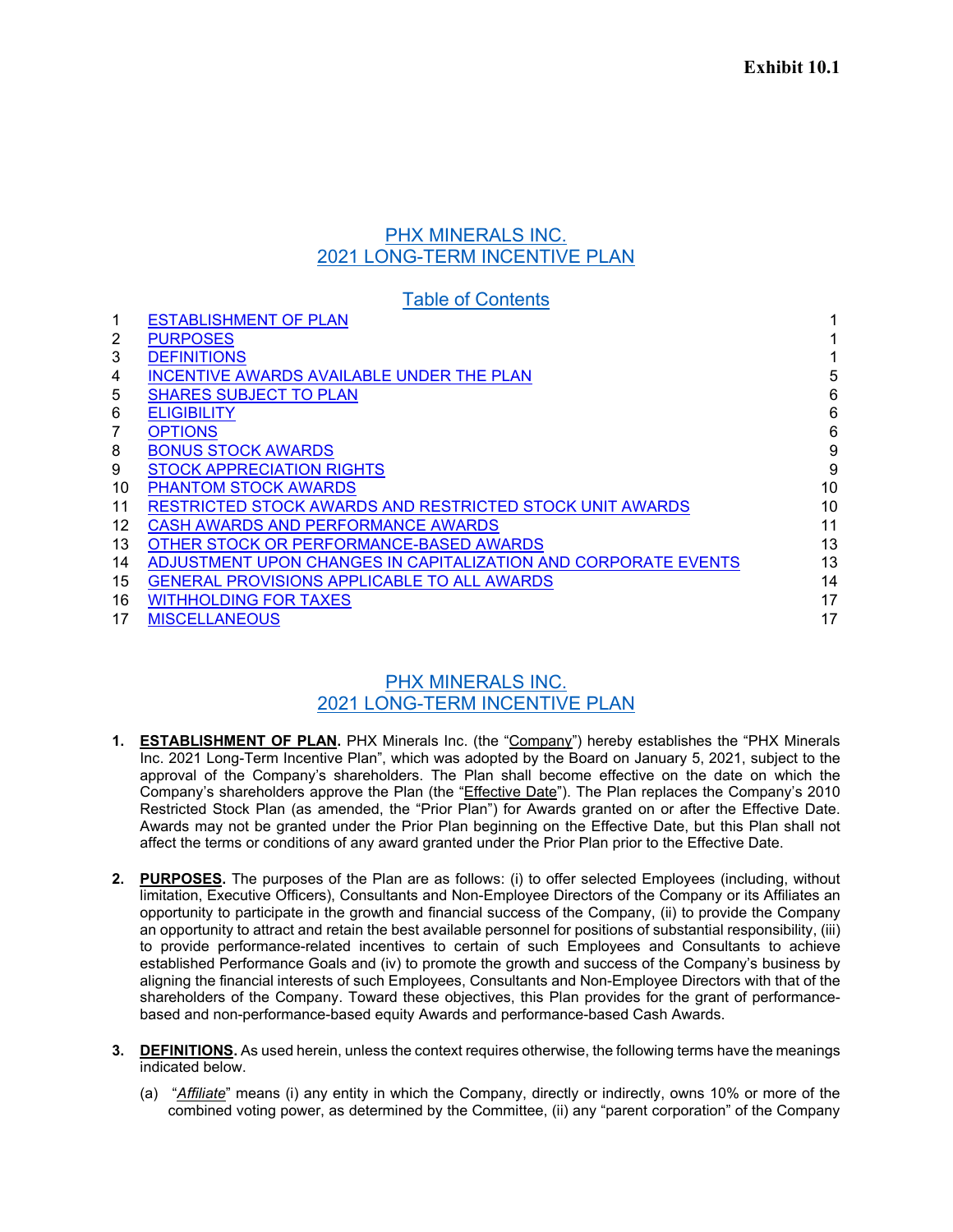(as defined in Section 424(e) of the Code), (iii) any "subsidiary corporation" of any such parent corporation (as defined in Section 424(f) of the Code) of the Company or (iv) any trades or businesses, whether or not incorporated which are members of a controlled group or are under common control (as defined in Sections 414(b) or (c) of the Code) with the Company; *provided, however*, with respect to Awards of Options and Stock Appreciation Rights that are intended to be excluded from the application of Section 409A of the Code, the term "Affiliate" will be applied in a manner to ensure that the Common Stock covered by such Awards would be "service recipient stock" with respect to the Participants to whom the Awards are granted; and *provided further, however*, with respect to Awards of Options that are intended to be Incentive Stock Options, "Affiliate "means an entity described in clauses (ii) and (iii) of this Section 3(a) and any other entity as may be permitted from time to time by the Code or by the Internal Revenue Service to be an employer of Employees to whom Incentive Stock Options may be granted.

- (b) "*Award*" means any right granted under the Plan, including an Option, a Restricted Stock Award, a Restricted Stock Unit Award, a Stock Appreciation Right, Bonus Stock, a Cash Award, a Performance Award, a Phantom Stock Award or an Other Stock or Performance-Based Award, whether granted singly or in combination, to a Participant pursuant to the terms, conditions and limitations that the Committee may establish in order to fulfill the objectives of the Plan.
- (c) "*Award Agreement*" means any written agreement, notice, program and/or similar document evidencing the terms of an Award granted under the Plan.
- (d) "*Board*" means the Board of Directors of the Company.
- (e) "*Bonus Stock*" means an Award granted under Section 8 of the Plan of shares of Common Stock issued to the Participant for such consideration, if any, as established by the Committee.
- (f) "*Cash Award*" means an Award granted pursuant to Section 12 of the Plan.
- (g) "*Cause*" means, except in the context of a Change in Control, the following:
	- (i) in the case of a Director, the commission of an act of fraud or intentional misrepresentation or an act of embezzlement, misappropriation or conversion of assets or opportunities of the Company or any Affiliate;
	- (ii) in the case of a Participant whose employment with the Company or an Affiliate is subject to the terms of a written employment agreement between such Participant and the Company or Affiliate, which employment agreement includes a definition of "Cause," the term "Cause" as used in the Plan or any agreement establishing an Award shall have the meaning set forth in such employment agreement during the period that such employment agreement remains in effect;
	- (iii) in the case of a Participant who is eligible for benefits under a severance plan sponsored by the Company or one of its Affiliates, the term "Cause" as used in the Plan or any agreement establishing an Award shall have the meaning set forth in such severance plan during the period that the Participant remains eligible for benefits under that plan; and
	- (iv) in all other cases, as determined in the discretion of the Board, the following:
		- (A) the willful commission by the Participant of a crime or other act of misconduct that causes or is likely to cause substantial economic damage to the Company or an Affiliate or substantial injury to the business reputation of the Company or an Affiliate;
		- (B) the commission by the Participant of an act of fraud in the performance of the Participant's duties on behalf of the Company or an Affiliate;
		- (C) the willful and material violation by the Participant of the Company's Code of Ethics & Business Practices; or
		- (D) the continuing and repeated failure of the Participant to perform his or her duties to the Company or an Affiliate, including by reason of the Participant's habitual absenteeism (other than such failure resulting from the Participant's incapacity due to physical or mental illness), which, with respect to Executive Officers, has continued for a period of at least thirty (30) days following delivery of a written demand for substantial performance to the Participant by the Board (or its designee) which specifically identifies the manner in which the Board (or its designee) believes that the Participant has not performed his or her duties.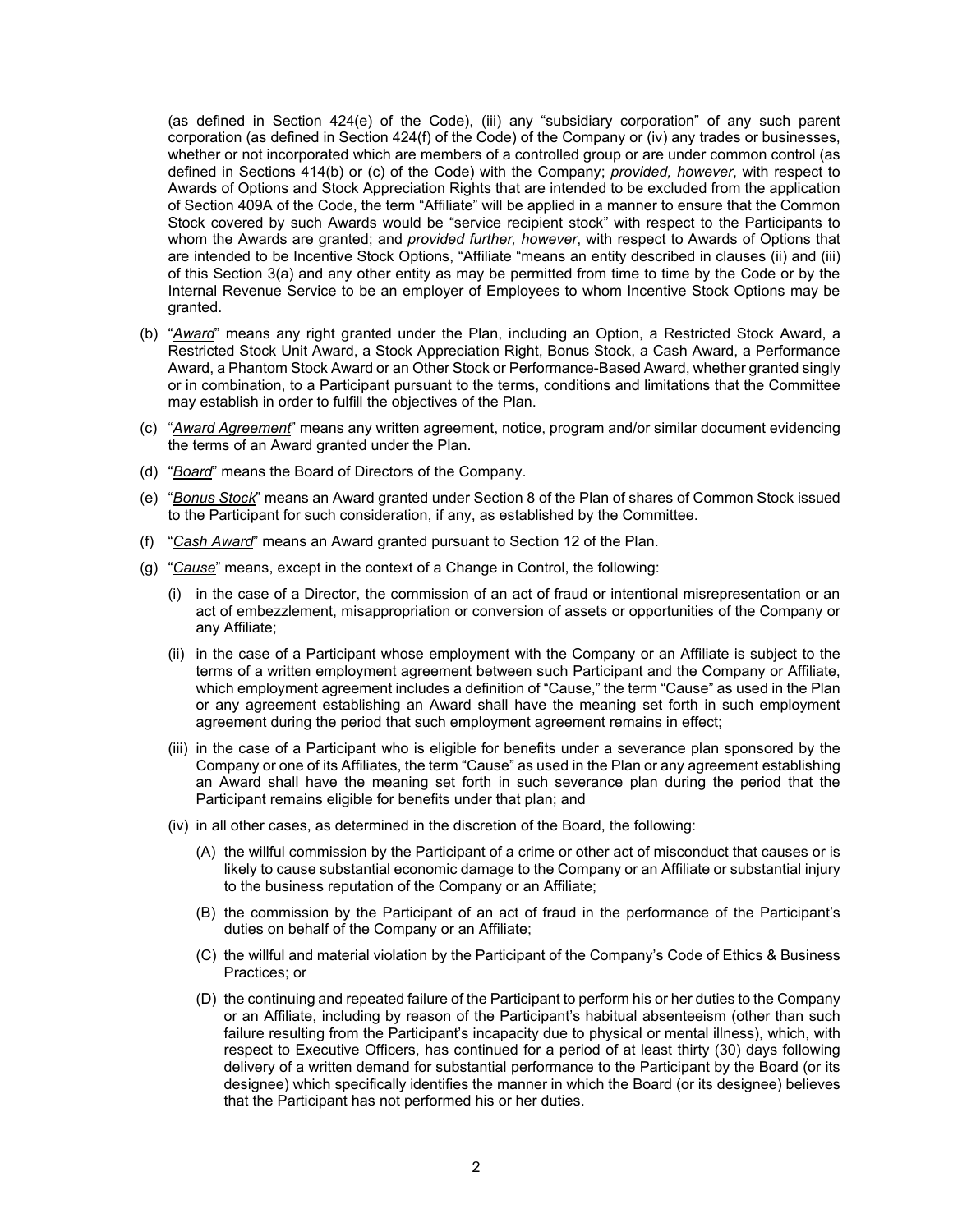For purposes of the Plan, no act, or failure to act, on the Participant's part shall be considered "willful" unless done or omitted to be done by the Participant not in good faith and without reasonable belief that the Participant's action or omission was in the best interest of the Company or an Affiliate, as the case may be. The determination of whether Cause exists with respect to an Executive Officer shall be made by the Board (or its designee) in its sole discretion and with respect to all other Participants, the existence of Cause shall be determined by the Company's Chief Executive Officer or, if the Chief Executive Officer is the subject of such determination, the most senior human resources officer, in such applicable person's sole discretion and in consultation with the Company's regular outside legal counsel.

- (h) "*Change in Control*" means the occurrence during the term hereof of any of the following events:
	- (i) any "person" (as defined in Section 3(a)(9) of the Exchange Act, and as modified in Section 13(d) and 14(d) of the Exchange Act) (other than a trustee or other fiduciary holding securities under an employee benefit plan of the Company) is or becomes the "beneficial owner" (as defined in Rule 13d-3 under the Exchange Act), directly or indirectly, of securities of the Company representing fifty percent (50%) or more of the total voting power represented by (A) shares of the Company's Common Stock and (B) any other securities of the Company that vote generally in the election of directors ("*Voting Securities*"), then outstanding;
	- (ii) during any period of two (2) consecutive years, individuals who at the beginning of such period constitute the Board, and any new director, whose election by the Board or nomination for election by the Company's shareholders was approved by a vote of at least two-thirds (2/3) of the directors then still in office who either were directors at the beginning of the period or whose election or nomination for election was previously so approved, cease for any reason to constitute a majority of the Board;
	- (iii) the shareholders of the Company approve a merger or consolidation of the Company with any other corporation and such merger or consolidation of the Company with such other corporation is consummated, other than a merger or consolidation that would result in the Voting Securities of the Company outstanding immediately prior thereto continuing to represent (either by remaining outstanding or by being converted into Voting Securities of the surviving entity) at least eighty percent (80%) of the total voting power represented by the Voting Securities of the Company or such surviving entity outstanding immediately after such merger or consolidation; or
	- (iv) the involuntary dissolution of the Company.

Notwithstanding the foregoing, a Change in Control shall not occur or be deemed to occur if any event set forth in subsections (i)–(iv) above, which would otherwise constitute a Change in Control, occurs as a direct result of the consummation of a transaction solely between the Company and one or more of its controlled Affiliates.

Notwithstanding the foregoing, however, in any circumstance or transaction in which compensation payable pursuant to the Plan would be subject to the income tax under the Section 409A Rules if the foregoing definition of "Change in Control" were to apply, but would not be so subject if the term "Change in Control" were defined herein to mean a "change in the ownership or effective control of a corporation or a change in the ownership of a substantial portion of the assets of a corporation" within the meaning of Treasury Regulation § 1.409A-3(i)(5), then "Change in Control" means, but only to the extent necessary to prevent such compensation from becoming subject to the income tax under the Section 409A Rules, a transaction or circumstance that satisfies the requirements of both (1) a Change in Control under the applicable clause (i) through (iv) above, and (2) a change in control event under Treasury Regulation Section § 1.409A-3(i)(5).

- (i) "*Code*" means the Internal Revenue Code of 1986, as amended, and any successor statute. Reference in the Plan to any section of the Code shall be deemed to include any amendments or successor provisions to such section and any Treasury regulations promulgated under such section.
- (j) "*Committee*" means the Compensation Committee, as constituted from time to time, of the Board that is appointed by the Board to administer the Plan, or if no such committee is appointed (or no such committee shall be in existence at any relevant time), the term "Compensation Committee" for purposes of the Plan shall mean the Board; *provided, however*, that as necessary in each case to satisfy the requirements of Rule 16b-3 with respect to Awards granted under the Plan, while the Common Stock is publicly traded, the Committee shall be a committee of the Board consisting solely of two or more Non-Employee Directors, in accordance with Rule 16b-3.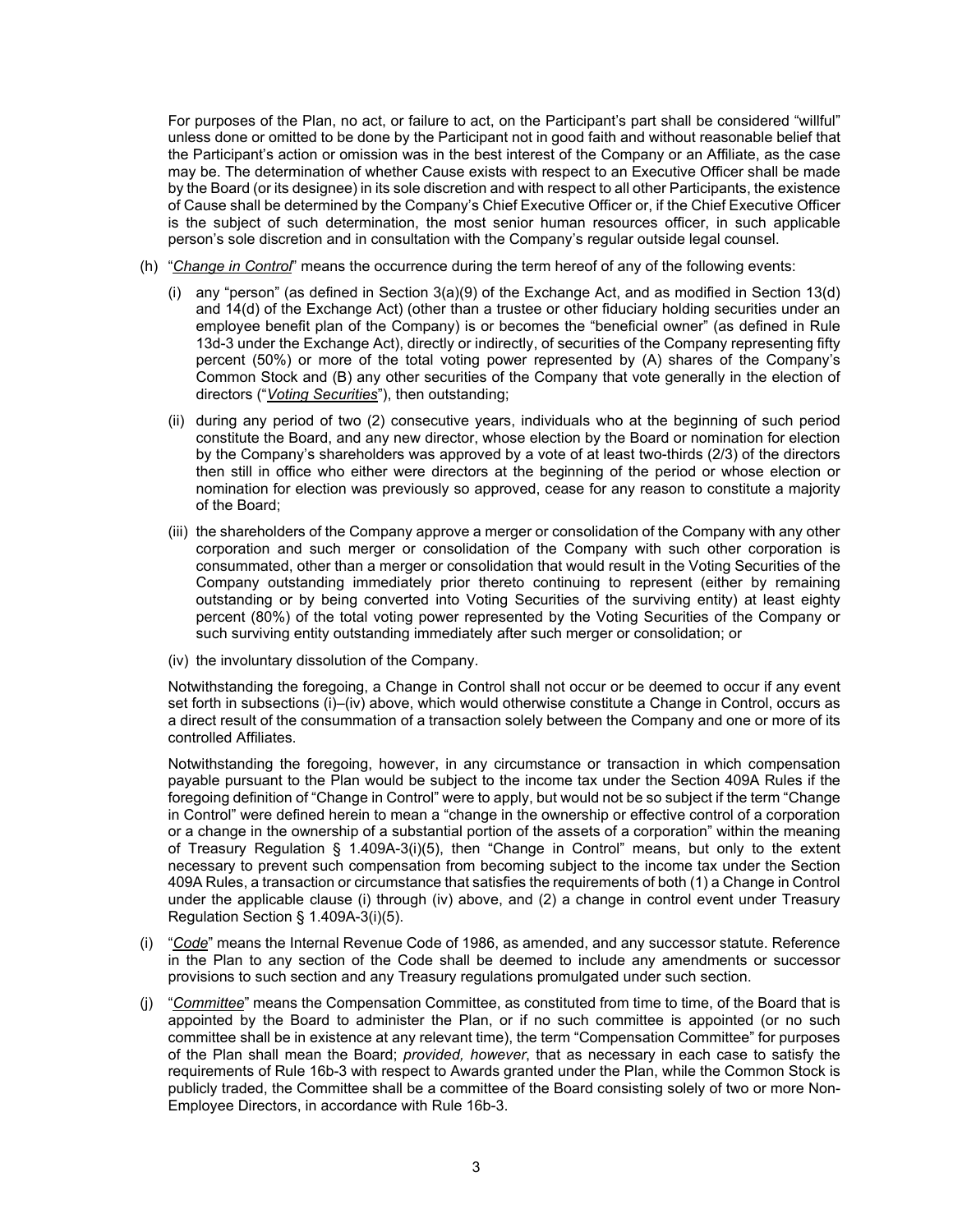- (k) "*Common Stock*" means the Class A common stock of the Company, \$0.01666 par value per share, or the common stock that the Company may in the future be authorized to issue.
- (l) "*Company*" means PHX Minerals Inc., an Oklahoma corporation, and any successor corporation.
- (m) "*Consultant*" means any person (other than an Employee or a Director, solely with respect to rendering services in such person's capacity as a Director) who is engaged by the Company or any Affiliate to render consulting or advisory services to the Company or such Affiliate and who is a "consultant or advisor" within the meaning of Rule 701 promulgated under the Securities Act or Form S-8 promulgated under the Securities Act.
- (n) "*Continuous Service*" means the provision of services to the Company or an Affiliate, or any successor, as an Employee, Director or Consultant, which is not interrupted or terminated. Except as otherwise provided in a particular Award Agreement, service shall not be considered interrupted or terminated for this purpose in the case of (i) any approved leave of absence, (ii) transfers among the Company, any Affiliate or any successor, in any capacity of Employee, Director or Consultant, or (iii) any change in status as long as the individual remains in the service of the Company or an Affiliate, or any successor, as an Employee, Director or Consultant. An approved leave of absence shall include sick leave, military leave or any other authorized personal leave. For purposes of each Incentive Stock Option, if such leave exceeds ninety (90) days, and re-employment upon expiration of such leave is not guaranteed by statute or contract, then the Incentive Stock Option shall be treated as a Non-Qualified Stock Option on the day that is three (3) months and one (1) day following the expiration of such ninety (90)-day period.
- (o) "*Director*" means a member of the Board or the board of directors of an Affiliate.
- (p) "*Disability*" means the "disability" of a person as defined in a then-effective long-term disability plan maintained by the Company that covers such person or, if such a plan does not exist at any relevant time, the permanent and total disability of a person within the meaning of Section 22(e)(3) of the Code. For purposes of determining the time during which an Incentive Stock Option may be exercised under the terms of an Award, "Disability" means the permanent and total disability of a person within the meaning of Section 22(e)(3) of the Code. Section 22(e)(3) of the Code provides that an individual is totally and permanently disabled if he or she is unable to engage in any substantial gainful activity by reason of any medically determinable physical or mental impairment which can be expected to result in death or which has lasted or can be expected to last for a continuous period of not less than twelve (12) months.
- (q) "*Employee*" means any person, including an Executive Officer or Director, who is employed by the Company or an Affiliate. The payment of compensation by the Company or an Affiliate to a Director or Consultant solely with respect to such individual rendering services in the capacity of a Director or Consultant, however, shall not be sufficient to constitute "employment" by the Company or that Affiliate.
- (r) "*Executive Officer*" means a person who is an "officer" of the Company or any Affiliate within the meaning of Section 16 of the Exchange Act (whether or not the Company is subject to the requirements of the Exchange Act).
- (s) "*Exchange Act*" means the Securities Exchange Act of 1934, as amended, and any successor statute. Reference in the Plan to any section of the Exchange Act shall be deemed to include any amendments or successor provisions to such section and any rules and regulations relating to such section.
- (t) "*Fair Market Value*" means, as of any date, the value of the Common Stock determined as follows:
	- (i) If the Common Stock has an established market by virtue of being listed or quoted on any registered stock exchange, the Fair Market Value of a share of Common Stock shall be the closing sales price for such a share of Common Stock (or the closing bid price, if applicable) on such exchange (or, if the Common Stock is listed or traded on more than one registered exchange, on the exchange with the greatest volume of trading in the Common Stock) on the day of determination (or if no such price is reported on that day, on the last market trading day prior to the day of determination), as reported in *The Wall Street Journal* or such other source as the Committee deems reliable.
	- (ii) In the absence of any listing or quotation of the Common Stock on any such registered exchange, the Fair Market Value shall be determined in good faith by the Committee.
- (u) "*Incentive Stock Option*" means any Option that satisfies the requirements of Section 422 of the Code and is granted pursuant to Section 7 of the Plan.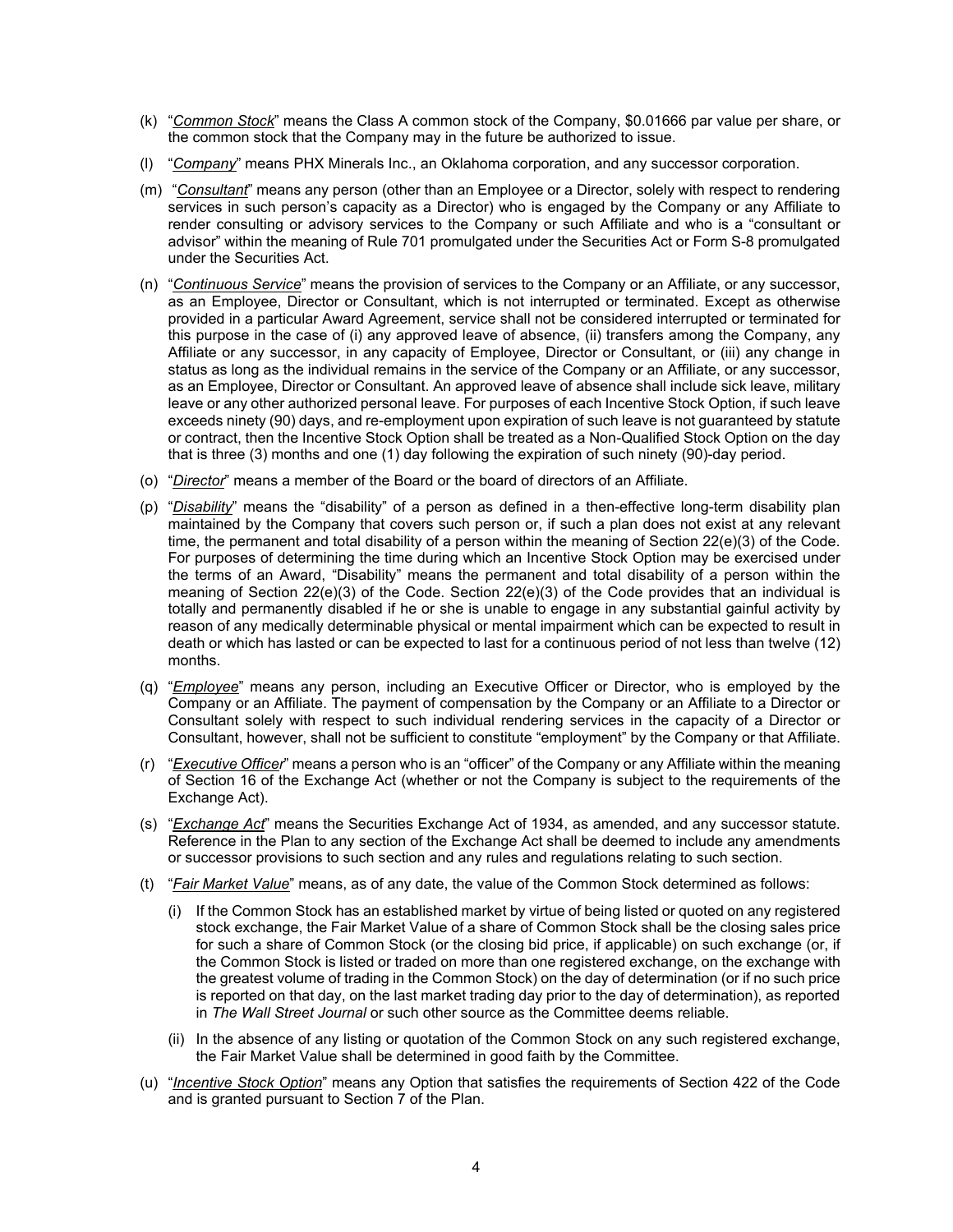- (v) "*Non-Employee Director*" means a Director of the Company who either (i) is not an Employee or Officer, does not receive compensation (directly or indirectly) from the Company or an Affiliate in any capacity other than as a Director (except for an amount as to which disclosure would not be required under Item 404(a) of Regulation S-K), does not possess an interest in any other transaction as to which disclosure would be required under Item 404(a) of Regulation S-K and is not engaged in a business relationship as to which disclosure would be required under Item 404(b) of Regulation S-K or (ii) is otherwise considered a "non-employee director" for purposes of Rule 16b-3.
- (w) "*Non-Qualified Stock Option*" means an Option granted under Section 7 of the Plan that is not intended to be an Incentive Stock Option.
- (x) "*Option*" means an Award granted pursuant to Section 7 of the Plan to purchase a specified number of shares of Common Stock during the Option period for a specified exercise price, whether granted as an Incentive Stock Option or as a Non-Qualified Stock Option.
- (y) "*Other Stock or Performance-Based Award*" means an award granted pursuant to Section 13 of the Plan that is not otherwise specifically provided for in the Plan, the value of which is based in whole or in part upon the value of a share of Common Stock.
- (z) "*Participant*" means any Employee, Non-Employee Director or Consultant to whom an Award has been granted under the Plan.
- (aa)"*Performance Award*" means an Award granted pursuant to Section 12 of the Plan to a Participant that is subject to the attainment of one or more Performance Goals.
- (bb)"*Performance Goal*" means a standard established by the Committee based on one or more business criteria described in Section 12 to determine in whole or in part whether a Performance Award shall be earned.
- (cc) "*Performance Period*" shall mean that period of not less than one fiscal quarter in duration established by the Committee at the time any Performance Award is granted or at any time thereafter, during which any Performance Goals specified by the Committee with respect to such Award are to be measured.
- (dd)"*Phantom Stock Award*" means an Award granted pursuant to Section 10 of the Plan.
- (ee)"*Plan*" means this PHX Minerals Inc. 2020 Long-Term Incentive Plan, as set forth herein and as it may be amended from time to time.
- (ff) "*Regulation S*-*K*" means Regulation S-K promulgated under the Securities Act, as it may be amended from time to time, and any successor to Regulation S-K. Reference in the Plan to any item of Regulation S-K shall be deemed to include any amendments or successor provisions to such item.
- (gg)"*Restricted Stock Award*" means an Award granted under Section 11(a) of the Plan of shares of Common Stock issued to the Participant for such consideration, if any, and subject to such restrictions on transfer, rights of first refusal, repurchase provisions, forfeiture provisions and other terms and conditions, as are established by the Committee.
- (hh)"*Restricted Stock Unit Award*" means an Award granted under Section 11(b) of the Plan.
- (ii) "*Rule 16b-3*" means Rule 16b-3 promulgated under the Exchange Act, as it may be amended from time to time, and any successor to Rule 16b-3.
- (jj) "*Section*" means a section of the Plan unless otherwise stated or the context otherwise requires.
- (kk) "*Securities Act*" means the Securities Act of 1933, as amended, and any successor statute. Reference in the Plan to any section of the Securities Act shall be deemed to include any amendments or successor provisions to such section and any rules and regulations relating to such section.
- (ll) "*Stock Appreciation Rights*" means an Award granted under Section 9 of the Plan.
- (mm)"*Ten Percent Shareholder*" means a person who owns (or is deemed to own pursuant to Section 424(d) of the Code) at the time an Option is granted stock possessing more than ten percent (10%) of the total combined voting power of all classes of stock of the Company or of any of its Affiliates.

<span id="page-12-0"></span>**4. INCENTIVE AWARDS AVAILABLE UNDER THE PLAN.** Awards granted under this Plan may be (a) Incentive Stock Options; (b) Non-Qualified Stock Options; (c) Restricted Stock Awards; (d) Stock Appreciation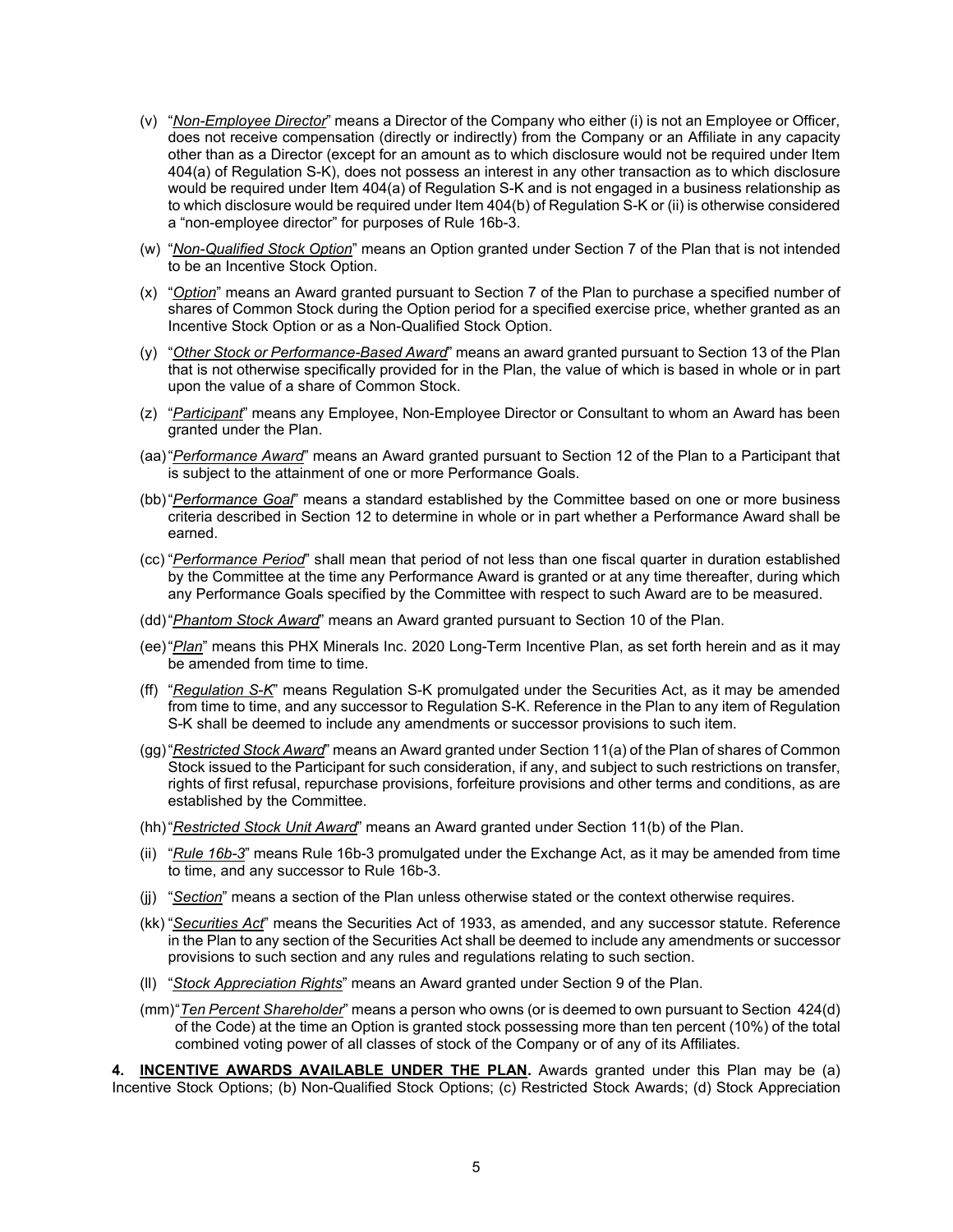Rights; (e) Bonus Stock; (f) Cash Awards; (g) Performance Awards; (h) Phantom Stock Awards; (i) Restricted Stock Unit Awards; and (j) Other Stock or Performance-Based Awards.

<span id="page-13-0"></span>**5. SHARES SUBJECT TO PLAN.** Subject to adjustment pursuant to Section 14(a) hereof, the aggregate number of shares of Common Stock that may be issued with respect to Awards granted under the Plan shall not exceed 2,500,000, including such aggregate number of shares that have been reserved for issuance and are subject to unvested Awards under the Prior Plan (the "*Share Pool Limit*"). At all times during the term of the Plan, the Company shall allocate and keep available such number of shares of Common Stock as will be required to satisfy the requirements of outstanding Awards under the Plan. Except for shares of Common Stock issued with respect to Awards that are assumed or substituted as a result of the Company's acquisition of another company (including by way of merger, combination or similar transaction), the number of shares reserved for issuance under the Plan shall be reduced by the number of shares of Common Stock issued in connection with the exercise or settlement of an Award or used to determine the amount of cash paid in connection with the exercise of Stock Appreciation Rights and the settlement of Phantom Stock Awards. Any shares of Common Stock (x) covered by an Award (or a portion of an Award) that is forfeited or canceled or that expires or (y) except as provided below, that otherwise would be issued but are withheld in respect of taxes (up to the maximum statutory rate), shall be deemed not to have been issued for purposes of determining the maximum aggregate number of shares of Common Stock which may be issued under the Share Pool Limit and shall remain available for Awards under the Plan; *provided* that the following shall not remain available for Awards under the Plan and shall count against the Share Pool Limit: (i) any shares tendered or withheld to pay the exercise price of, or tax withholding obligations related to, Awards, (ii) any shares repurchased by the Company from a Participant with the proceeds from the exercise of Options and (iii) any shares reserved for issuance under a Stock Appreciation Right Award that exceed the number of shares actually issued upon exercise. The shares to be delivered under the Plan shall be made available from (a) authorized but unissued shares of Common Stock, (b) Common Stock held in the treasury of the Company or (c) previously issued shares of Common Stock reacquired by the Company, including shares purchased on the open market, in each case as the Committee may determine from time to time in its sole discretion. Subject to adjustment in accordance with Section 14(a), no more than 1,750,000 shares of Common Stock may be issued in the aggregate pursuant to the exercise of Incentive Stock Options.

#### <span id="page-13-1"></span>**6. ELIGIBILITY.**

- (a) Awards other than Incentive Stock Options may be granted to Employees (including, without limitation, Executive Officers), Directors and Consultants. Incentive Stock Options may be granted only to Employees. Except as provided in this Section 6, the Committee in its sole discretion shall select the recipients of Awards.
- (b) The Committee shall have the authority to grant equity-based awards, including Options, Restricted Stock Awards and Restricted Stock Unit Awards, subject to the terms of the Plan, including specifically the limitations contained in this Section 6 and any additional limitations as may be contained in resolutions adopted by the Board from time to time, to selected Employees and Consultants who are not then (A) Executive Officers or (B) Non-Employee Directors. The Board may determine, or may cause the Committee to determine, (i) the maximum aggregate number of shares of Common Stock subject to Options granted by the Committee in any one calendar year; (ii) the maximum aggregate number of shares of Common Stock covered by Restricted Stock Awards and Restricted Stock Unit Awards in the aggregate granted by the Committee in any one calendar year; (iii) the aggregate number of shares of Common Stock that may be awarded to any individual under Options granted by the Committee; and/or (iv) the aggregate number of shares of Common Stock that may be awarded to any individual under Restricted Stock Awards and Restricted Stock Unit Awards in the aggregate granted by the Committee.
- (c) A Participant may be granted more than one Award under the Plan, and Awards may be granted at any time or times during the term of the Plan. The grant of an Award to an Employee, Director or Consultant shall not be deemed either to entitle that individual to, or to disqualify that individual from, participation in any other grant of Awards under the Plan.

## <span id="page-13-2"></span>**7. OPTIONS.**

(a) Terms and Conditions of Options. The Committee shall determine whether an Option shall be granted as an Incentive Stock Option or a Non-Qualified Stock Option. The Committee shall determine the provisions, terms and conditions of each Option including, but not limited to, the vesting schedule, the number of shares of Common Stock subject to the Option, the exercise price of the Option, the period during which the Option may be exercised, repurchase provisions, forfeiture provisions, methods of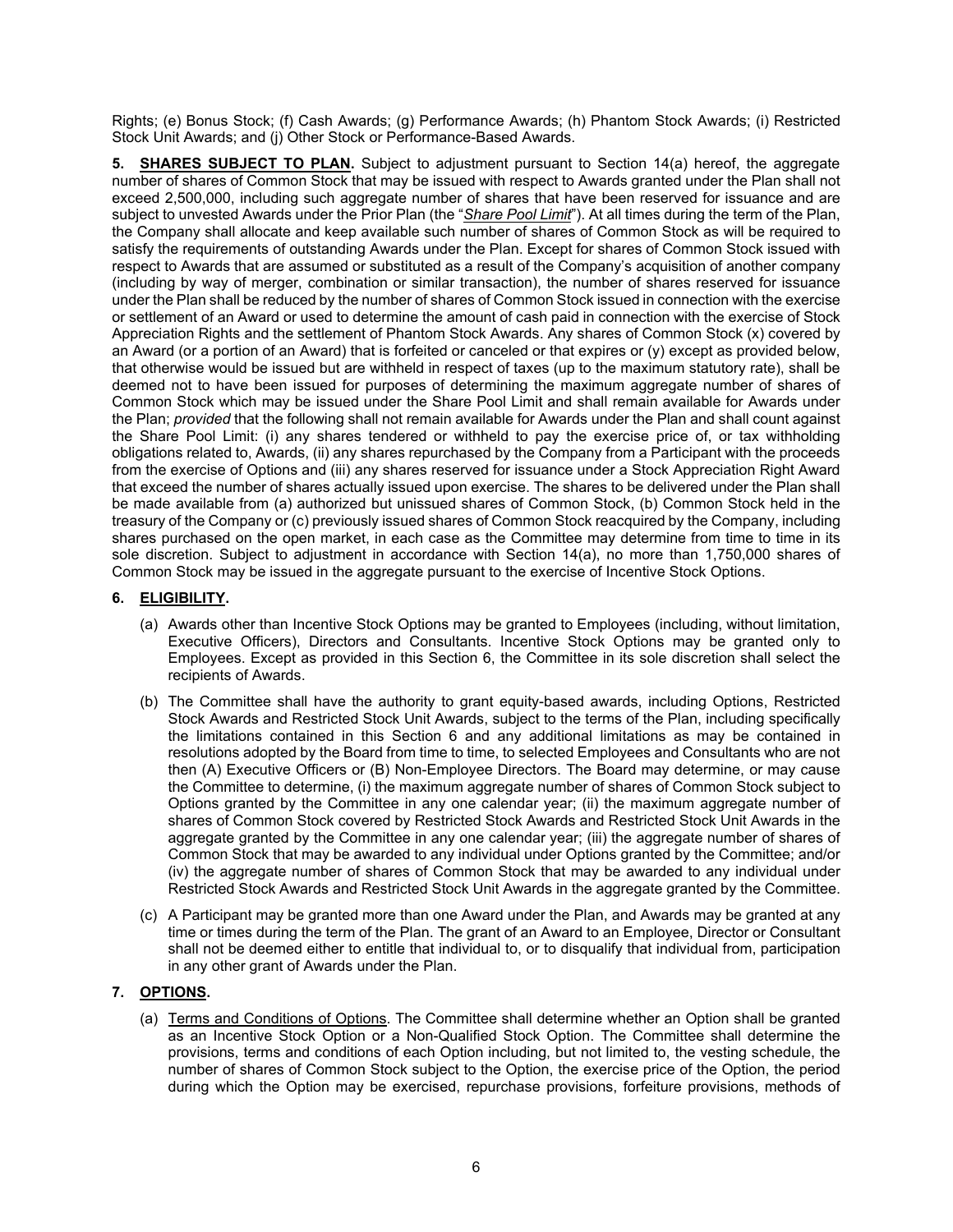payment and all other terms and conditions of the Option, subject to the requirements of Section 15 and the following:

- (i) Exercise Price. The exercise price of an Option shall be not less than the Fair Market Value of the shares of Common Stock on the date of grant of the Option. In addition, the exercise price of any Incentive Stock Option granted to a Ten Percent Shareholder shall not be less than 110% of the Fair Market Value of the shares of Common Stock on the date of grant of the Option. The exercise price for each Option granted under this Section 7 shall be subject to adjustment pursuant to Section 14(a).
- (ii) Exercise Period. Options shall be exercisable within the time or times or upon the event or events determined by the Committee and set forth in the Award Agreement; *provided, however*, that no Option shall be exercisable later than the expiration of ten (10) years from the date of grant of the Option, and *provided further*, that no Incentive Stock Option granted to a Ten Percent Shareholder shall be exercisable after the expiration of five (5) years from the date of grant of the Option.
- (iii) Limitations on Incentive Stock Options. The aggregate Fair Market Value (determined as of the date of grant of an Option) of Common Stock which any Employee is first eligible to purchase during any calendar year by exercise of Incentive Stock Options granted under the Plan and by exercise of incentive stock options (within the meaning of Section 422 of the Code) granted under any other incentive stock option plan of the Company or an Affiliate shall not exceed \$100,000. If the Fair Market Value of stock with respect to which all incentive stock options described in the preceding sentence held by any one Participant are exercisable for the first time by such Participant during any calendar year exceeds \$100,000, the Options (that are intended to be Incentive Stock Options on the date of grant thereof) for the first \$100,000 worth of shares of Common Stock to become exercisable in such year shall be deemed to constitute incentive stock options within the meaning of Section 422 of the Code and the Options (that are intended to be Incentive Stock Options on the date of grant thereof) for the shares of Common Stock in the amount in excess of \$100,000 that become exercisable in that calendar year shall be treated as Non-Qualified Stock Options. If the Code is amended after the Effective Date to provide for a different limit than the one described in this Section 7(a)(iii), such different limit shall be incorporated herein and shall apply to any Options granted after the effective date of such amendment.
- (b) Transferability of Options. Options granted under the Plan, and any interest therein, shall not be transferable or assignable by the Participant, and may not be made subject to execution, attachment or similar process, other than by will or by the laws of descent and distribution, and shall be exercisable during the lifetime of the Participant only by the Participant; *provided, however*, that the Participant may designate persons who or which may exercise his or her Options following his or her death. Notwithstanding the preceding sentence, Non-Qualified Stock Options may be transferred to such family members, family member trusts, family limited partnerships and other family member entities as the Committee, in its sole discretion, may provide for in the Participant's Award Agreement and approve prior to any such transfer. No such transfer will be approved by the Committee if the Common Stock issuable under such transferred Option would not be eligible to be registered on Form S-8 promulgated under the Securities Act.
- (c) Manner of Exercise. Options may be exercised in such manner as approved by the Company from time to time, including by delivery to the Company of a written exercise notice or by an exercise election made by a Participant through an electronic procedure authorized by the Company (which method or procedure need not be the same for each Participant), stating the number of shares of Common Stock being purchased, the method of payment and such other matters as may be deemed appropriate by the Company in connection with the issuance of shares of Common Stock upon exercise of the Option, together with payment in full of the exercise price for the number of shares of Common Stock being purchased and satisfaction of the tax withholding provisions described in Section 16.
- (d) Payment of Exercise Price. Payment of the aggregate exercise price for the shares of Common Stock to be purchased upon exercise of an Option may be made in cash (by check) or, if elected by the Participant, in any of the following methods: (i) if a public market for the Common Stock exists, upon the Participant's written request, the Company may deliver certificates for the shares of Common Stock for which the Option is being exercised to a broker for sale on behalf of the Participant, *provided* that the Participant has irrevocably instructed such broker to remit from the proceeds of such sale directly to the Company on the Participant's behalf the full amount of the exercise price plus any taxes the Company is required to withhold; (ii) by surrender to the Company for cancellation of shares of Common Stock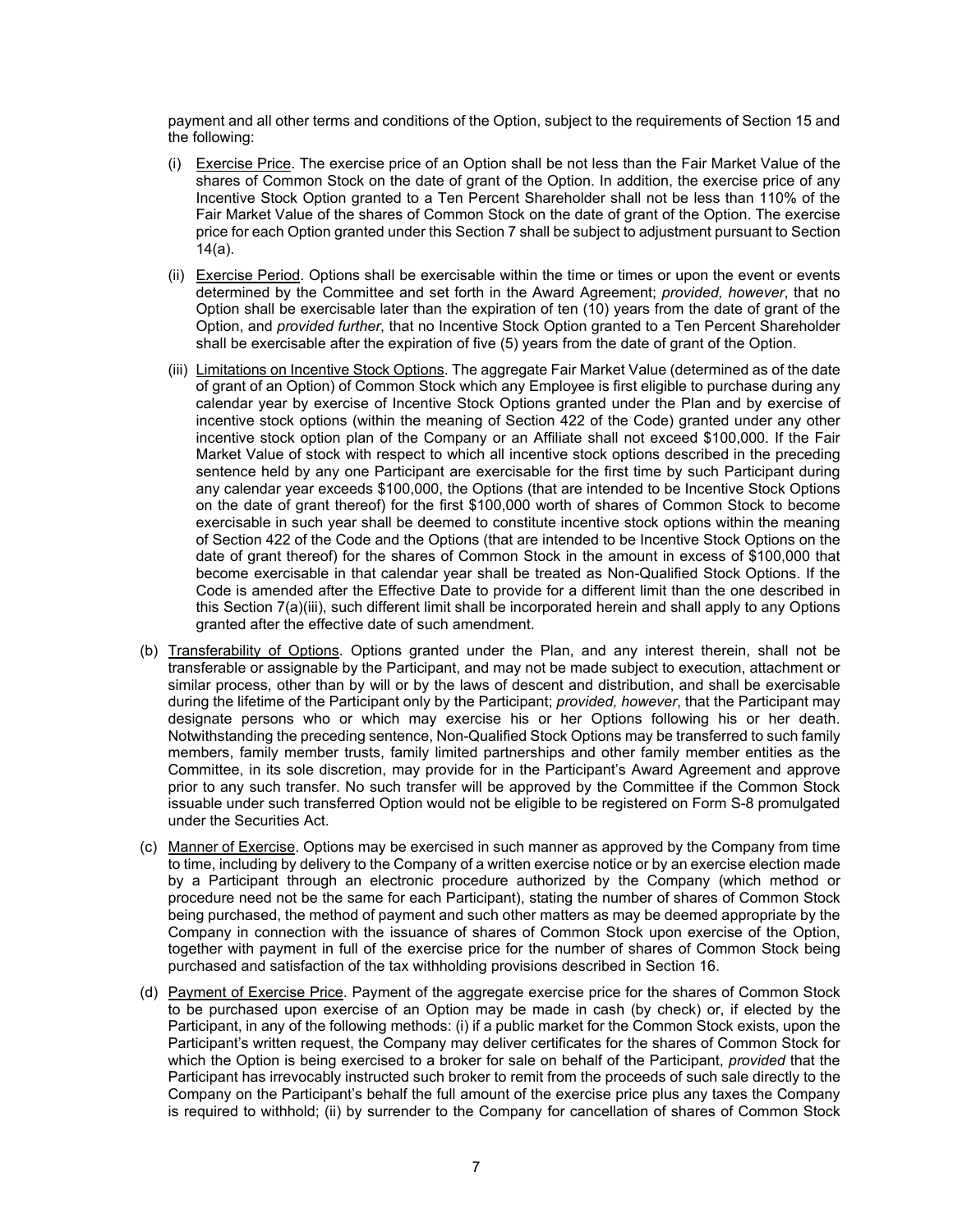owned by the Participant having an aggregate Fair Market Value on the date of exercise equal to (or, to avoid the cancellation of fractional shares of Common Stock, less than) the aggregate exercise price of the shares of Common Stock being purchased upon such exercise; *provided* that such surrendered shares are not subject to any pledge or other security interest and have or meet such other requirements, if any, as the Committee may determine necessary in order to avoid an accounting earnings charge in respect of the Option being exercised; (iii) by a "net exercise" method whereby the Company withholds from the delivery of shares of Common Stock subject to the Option (or the portion thereof that is being exercised) that number of whole shares having an aggregate Fair Market Value on the date of exercise equal to (or, to avoid the issuance of fractional shares of Common Stock, less than) the aggregate exercise price of the shares of Common Stock being purchased upon such exercise; or (iv) by any combination of the foregoing, including a cash payment. No shares of Common Stock may be issued until full payment of the purchase price thereof has been made.

- (e) Exercise of Option Following Termination of Continuous Service.
	- (i) Subject to the other provisions of this Section 7(e), (A) a Participant may exercise an Incentive Stock Option for a period of three (3) months following the date the Participant's Continuous Service terminates and (B) a Participant may exercise a Non-Qualified Stock Option for a period of six (6) months following the date the Participant's Continuous Service terminates, but in each case, only to the extent the Participant was otherwise entitled to exercise the Option on the date the Participant's Continuous Service terminates.
	- (ii) If the Participant's Continuous Service is terminated by the Company or an Affiliate for Cause, the Participant's right to exercise the Option shall immediately terminate.
	- (iii) If the Participant's Continuous Service terminates as a result of the Participant's Disability, the Participant may exercise the Option for a period of one (1) year following the date the Participant's Continuous Service terminates.
	- (iv) In the event of the termination of the Participant's Continuous Service as a result of the Participant's death, the Participant's estate, or a person who acquired the right to exercise the Option by bequest or inheritance, may exercise the Option for a period of one (1) year following the Participant's date of death.
	- (v) An Option shall terminate to the extent not exercised on the last day of the specified post- termination exercise periods set forth above or the last day of the original term of the Option, whichever occurs first.
	- (vi) The Committee shall have discretion to determine whether the Continuous Service of a Participant has terminated, the effective date on which such Continuous Service terminates and whether the Participant's Continuous Service terminated as a result of the Disability of the Participant.
- (f) Limitations on Exercise.
	- (i) The Committee may specify a reasonable minimum number of shares of Common Stock or a percentage of the shares subject to an Option that may be purchased on any exercise of an Option; *provided* that such minimum number will not prevent Participant from exercising the full number of shares of Common Stock as to which the Option is then exercisable.
	- (ii) The obligation of the Company to issue any shares of Common Stock pursuant to the exercise of any Option shall be subject to the condition that such exercise and the issuance and delivery of such shares pursuant thereto comply with the Securities Act, all applicable state securities laws and the requirements of any stock exchange or market-quotation system upon which the shares of Common Stock may then be listed or quoted, as in effect on the date of exercise. The Company shall be under no obligation to register the shares of Common Stock with the Securities and Exchange Commission or to effect compliance with the registration, qualification or listing requirements of any state securities laws or stock exchange or market-quotation system, and the Company shall have no liability for any inability or failure to do so.
	- (iii) As a condition to the exercise of an Option, the Company may require the person exercising such Option to represent and warrant at the time of any such exercise that the shares of Common Stock are being purchased only for investment and without any present intention to sell or distribute such shares of Common Stock if, in the opinion of counsel for the Company, such a representation is required by any securities or other applicable laws.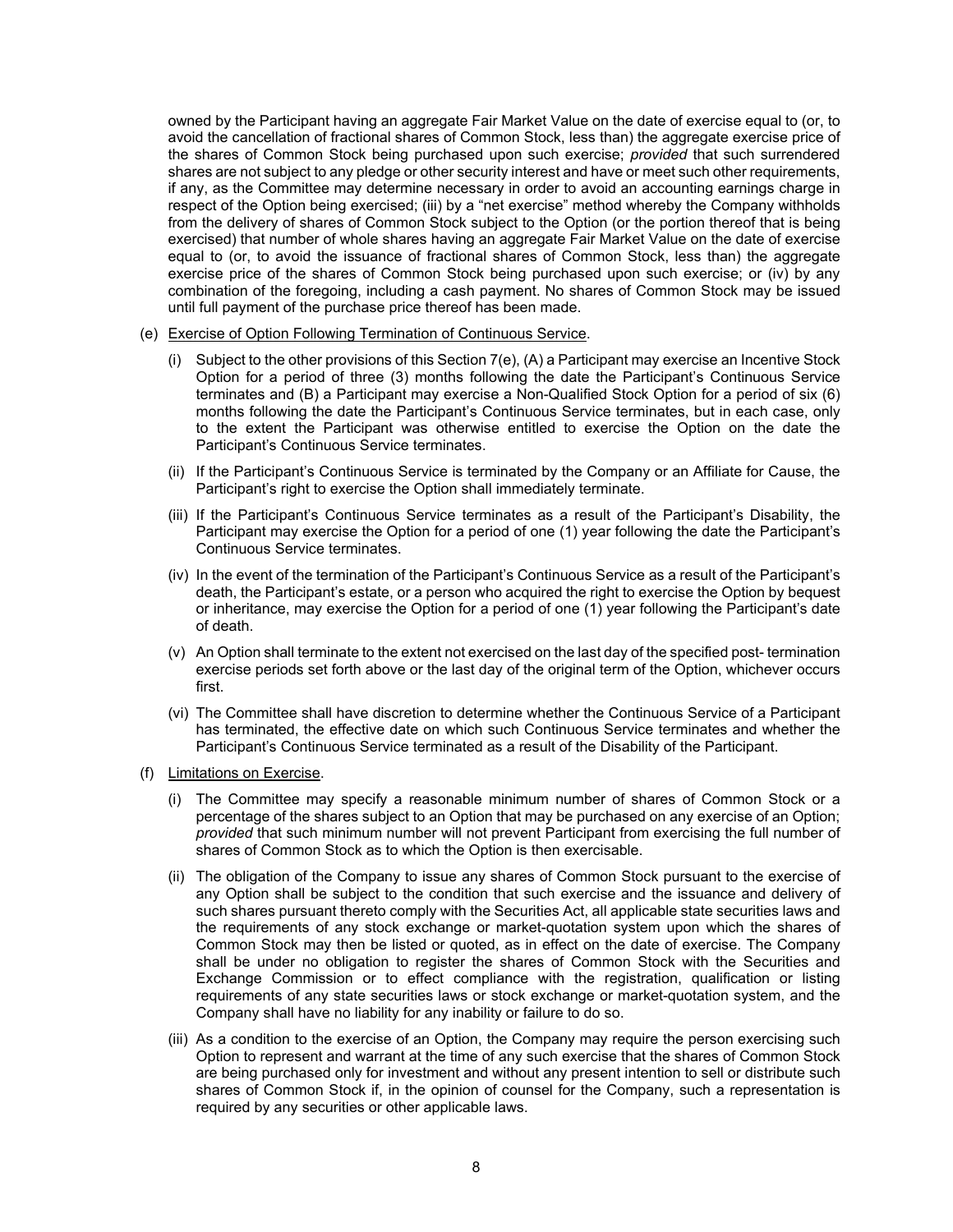(g) Modification, Extension and Renewal of Options. The Committee shall have the power to modify, cancel, extend (subject to the provisions of Section 7(a)(ii) hereof) or renew outstanding Options and to authorize the grant of new Options and/or Restricted Stock Awards in substitution therefor; *provided, however*, that (i) except as permitted by Section 14(a) of the Plan, any such action may not reprice any outstanding Option to reduce the exercise price thereof, directly or indirectly, without the approval of the shareholders of the Company and, (ii) without the written consent of any affected Participant, (A) impair any rights under any Option previously granted to such Participant or (B) cause the Option or the Plan to become subject to Section 409A of the Code.

Furthermore, notwithstanding anything to the contrary contained in this Section  $7(g)$ , other than permitted pursuant to Section 14, the Committee shall not without the approval of the Company's shareholders (x) cancel an Option or Stock Appreciation Right when the exercise price per Share exceeds the Fair Market Value of one Share in exchange for cash or another Award (other than in connection with a Change in Control as defined in Section 14(c)) or (y) take any other action with respect to an Option or Stock Appreciation Right that would be treated as a repricing under the rules and regulations of the principal U.S. national securities exchange on which the shares are then listed. Any outstanding Incentive Stock Option that is modified, extended, renewed or otherwise altered will be treated in accordance with Section 424(h) of the Code.

(h) Acquisitions and Other Transactions. The Committee may, from time to time, assume outstanding options granted by another entity, whether in connection with an acquisition of such other entity or otherwise, by either (i) granting an Option under the Plan in replacement of or in substitution for the option assumed by the Company, or (ii) treating the assumed option as if it had been granted under the Plan if the terms of such assumed option could be applied to an Option granted under the Plan. Such assumption shall be permissible if the holder of the assumed option would have been eligible to be granted an Option hereunder if the other entity had applied the rules of the Plan to such grant. The Committee also may grant Options under the Plan in settlement of or substitution for outstanding options or obligations to grant future options in connection with the Company or an Affiliate acquiring another entity, an interest in another entity or an additional interest in an Affiliate, whether by merger, stock purchase, asset purchase or other form of transaction. Notwithstanding the foregoing provisions of this Section 7, in the case of an Option issued or assumed pursuant to this Section 7(h), the exercise price for the Option shall be determined in accordance with the principles of Sections 424(a) and 409A of the Code as applicable.

## <span id="page-16-0"></span>**8. BONUS STOCK AWARDS.**

- (a) Bonus Stock Awards. The Committee may, from time to time and subject to the provisions of the Plan, grant shares of Common Stock for such consideration, if any, as established by the Committee and that are not subject to forfeiture provisions (a "*Bonus Stock Award*").
- (b) Rights as Shareholder. Shares of Common Stock awarded pursuant to a Bonus Stock Award shall be represented by a stock certificate registered in the name of and delivered to, or held in a book entry account by the Company's transfer agent established on behalf of, the Participant to whom such Bonus Stock Award is granted.
- (c) Payment for Bonus Stock. The Committee shall determine the amount and form of any payment for shares of Common Stock received by a Participant pursuant to a Bonus Stock Award. In the absence of such a determination, the Participant shall not be required to make any payment for shares of Common Stock received pursuant to a Bonus Stock Award, except to the extent otherwise required by law.

<span id="page-16-1"></span>**9. STOCK APPRECIATION RIGHTS.** The Committee may grant Stock Appreciation Rights to Employees, Consultants or Non-Employee Directors. The terms and conditions of Stock Appreciation Rights, including the vesting and exercise provisions, shall be set forth in an Award Agreement. A Stock Appreciation Right may be granted (i) if unrelated to an Option, at any time, or (ii) if related to an Option, either at the time of grant or at any time thereafter during the term of the Option. The exercise price of any Stock Appreciation Right shall be not less than the Fair Market Value of the Common Stock on the grant date of the Award.

(a) Payment of Stock Appreciation Rights. A Stock Appreciation Right is a right to receive, upon exercise of the right, shares of Common Stock or their cash equivalent in an amount equal to the increase, if any, in Fair Market Value of the Common Stock between the grant and exercise dates. The Committee may specifically designate in the Award Agreement that such Award will be settled (i) only in cash, (ii) only in shares of Common Stock or (iii) in such combination of such forms and, if not so provided in the Award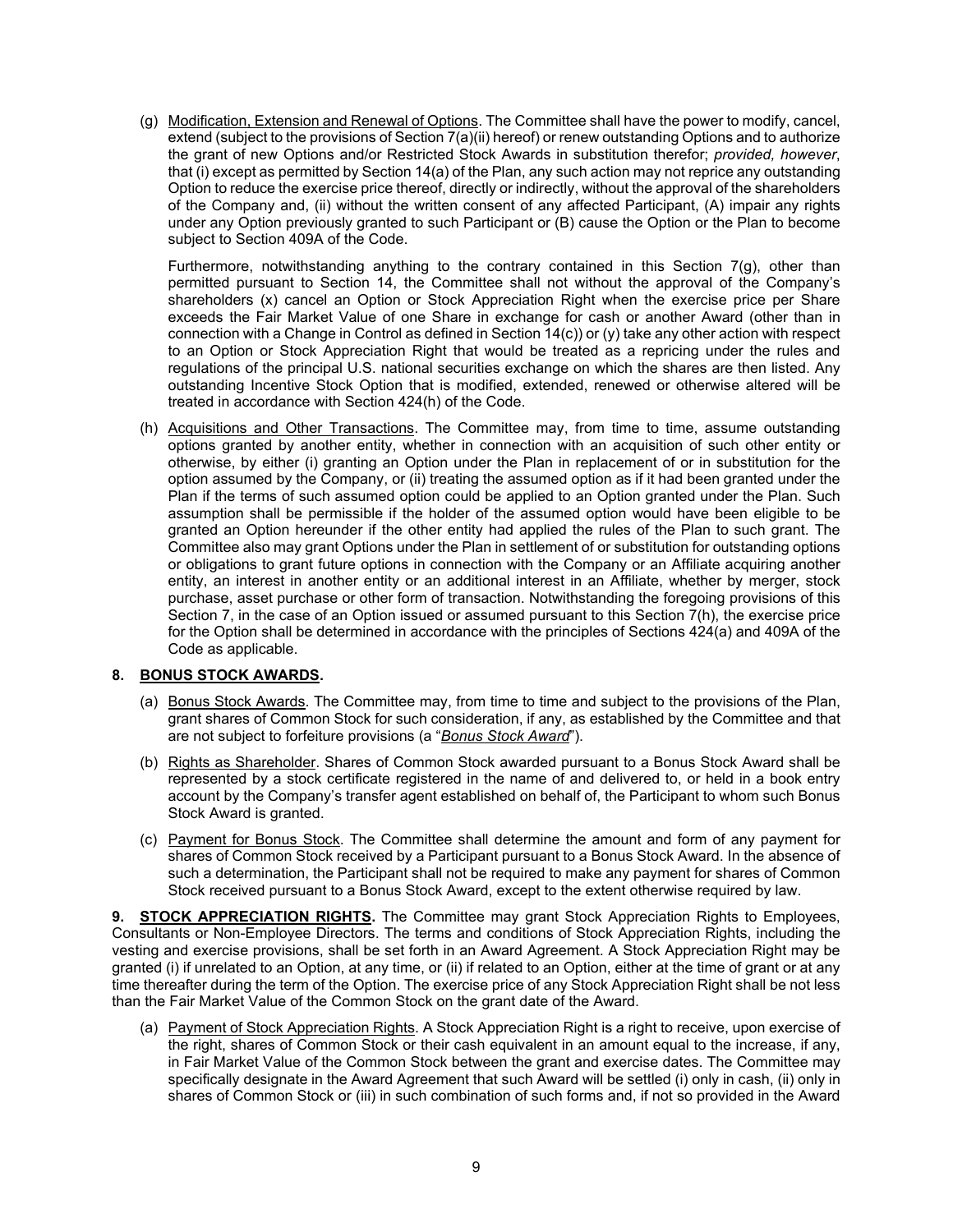Agreement, the Award will be settled in shares of Common Stock unless the Committee determines, at the time of exercise of the Award, that the Award will be settled in cash or a combination of shares of Common Stock and cash.

- (b) Tandem Rights. Stock Appreciation Rights may be granted in connection with the grant of an Option, in which case (i) the Stock Appreciation Rights shall be exercisable at such time or times and only to the extent that the related Option is exercisable, (ii) the exercise of Stock Appreciation Rights will result in the surrender of the right to purchase the shares under the Option as to which the Stock Appreciation Rights were exercised and (iii) the Stock Appreciation Rights will not be transferable (other than by will or the laws of descent and distribution) except to the extent the related Option is transferable. Upon the exercise of an Option granted in connection with Stock Appreciation Rights, the Stock Appreciation Rights shall be cancelled to the extent of the number of shares of Common Stock as to which the Option is exercised or surrendered.
- (c) Stock Appreciation Rights Unrelated to an Option. Stock Appreciation Rights unrelated to Options shall contain such terms and conditions as to exercisability, vesting and duration as the Committee shall determine, but in no event shall they have a term greater than ten (10) years. Each such Stock Appreciation Right that is unrelated to an Option may be exercised by the Participant for a period of six (6) months following the date the Participant's Continuous Service terminates, but only to the extent the Participant was otherwise entitled to exercise the Stock Appreciation Right on the date the Participant's Continuous Service terminates (and in no event later than the expiration date of the Award); *provided, however*, that if the Participant's Continuous Service terminates for Cause, the Participant's right to exercise the Stock Appreciation Right shall immediately terminate.

<span id="page-17-0"></span>**10. PHANTOM STOCK AWARDS.** The Committee may, from time to time and subject to the terms of the Plan, grant Phantom Stock Awards to Employees, Consultants and Non-Employee Directors.

- (a) Payment of Phantom Stock Awards. A Phantom Stock Award is a right to receive a specified number of shares of Common Stock or cash equal to the Fair Market Value of a specified number of shares of Common Stock issued or paid at the end of a vesting period or the last day of a specified deferral period.
	- (i) Award and Restrictions. Satisfaction of a Phantom Stock Award shall occur upon expiration of the deferral period or a vesting period specified for such Phantom Stock Award by the Committee (which may include a risk of forfeiture), if any, as the Committee may impose. Such risk of forfeiture may lapse at the expiration of the deferral period or at earlier specified times (including based on achievement of performance goals and/or future service requirements), separately or in combination, installments or otherwise, as the Committee may determine.
	- (ii) Award Period; Forfeiture. The Committee shall establish, at the time of grant of each Phantom Stock Award, a period over which (or the conditions with respect to which) the Award shall vest with respect to the Participant and the time at which the Award will be settled and paid.

#### <span id="page-17-1"></span>**11. RESTRICTED STOCK AWARDS AND RESTRICTED STOCK UNIT AWARDS.**

- (a) Restricted Stock Awards. The Committee may, from time to time and subject to the terms of the Plan, grant Restricted Stock Awards to Employees, Consultants and Non-Employee Directors.
	- (i) Forfeiture Restrictions. Shares of Common Stock that are the subject of a Restricted Stock Award shall be subject to restrictions on disposition by the Participant and to an obligation of the Participant to forfeit and surrender the shares to the Company under certain circumstances (the "*Forfeiture Restrictions*"). The Forfeiture Restrictions and the vesting period shall be determined by the Committee in its sole discretion, and the Committee may provide that the Forfeiture Restrictions and the vesting period shall lapse on the passage of time, the attainment of one or more Performance Goals, established by the Committee or the occurrence of such other event or events determined to be appropriate by the Committee. The Forfeiture Restrictions applicable to a particular Restricted Stock Award shall be stated in the Award Agreement and vesting of such Restricted Stock Award shall occur upon the lapse of the Forfeiture Restrictions applicable to such Restricted Stock Award.
	- (ii) Rights as Shareholder. Shares of Common Stock awarded pursuant to a Restricted Stock Award shall be represented by a stock certificate registered in the name of the Participant of such Restricted Stock Award or by a book entry account with the Company's transfer agent. The Participant shall have the right to vote the shares of Common Stock subject thereto and to enjoy all other shareholder rights with respect to the shares of Common Stock subject thereto, except that, unless provided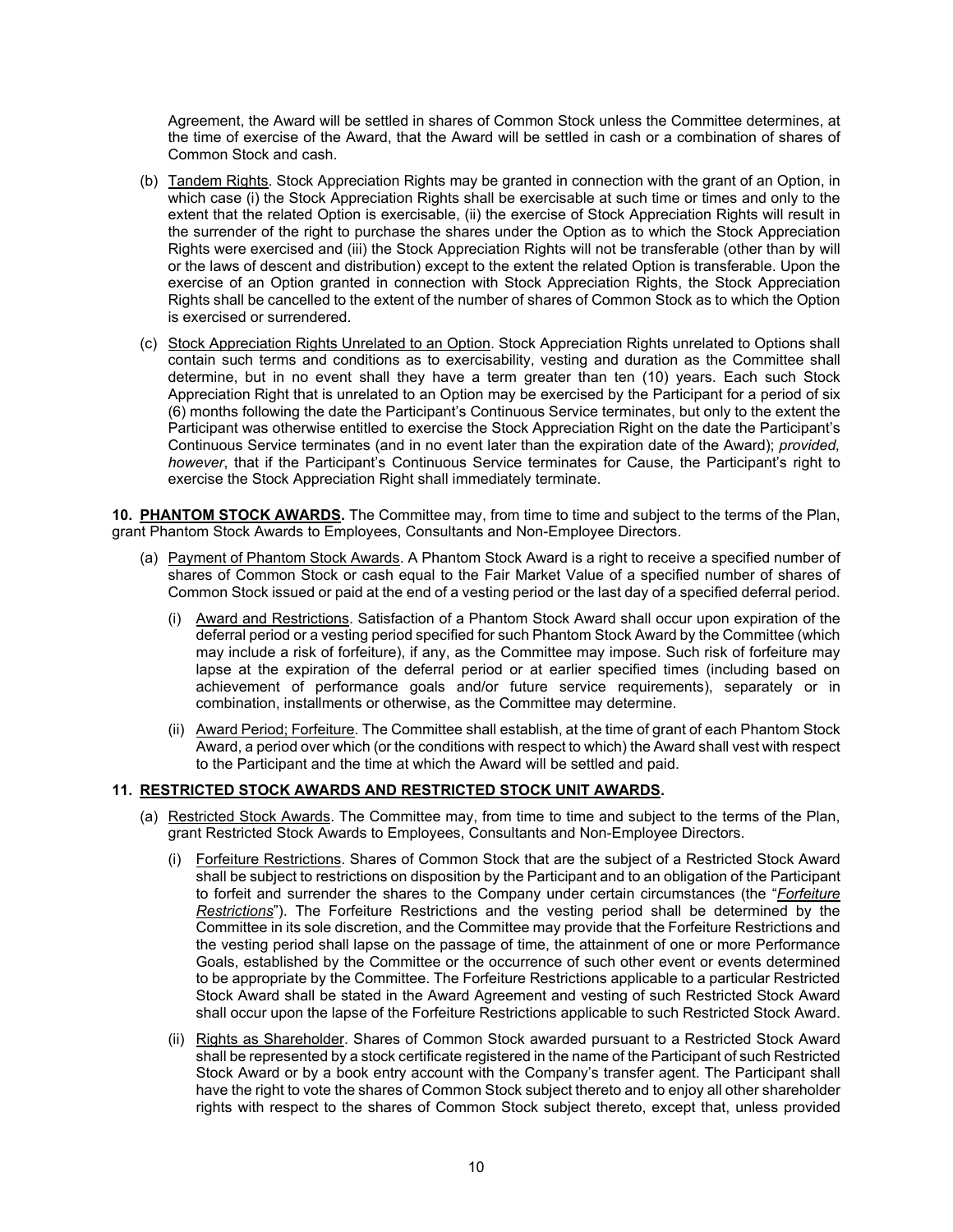otherwise in the Award, (i) the Participant shall not be entitled to delivery of the stock certificates evidencing the shares of Common Stock or release of transfer restrictions on shares of Common Stock held in a book entry account with the Company's transfer agent until the Forfeiture Restrictions have expired, (ii) the Company or an escrow agent shall retain custody of the stock certificates evidencing the shares of Common Stock (or such shares shall be held in a book entry account with the Company's transfer agent) until the Forfeiture Restrictions expire and (iii) the Participant may not sell, transfer, pledge, exchange, hypothecate or otherwise dispose of the shares of Common Stock until the Forfeiture Restrictions expire. During the period of restriction, all dividends (whether ordinary or extraordinary and whether paid in cash, additional shares or other property) or other distributions paid upon any Restricted Stock Award will be retained by the Company for the account of the Participant. Such dividends or other distributions will revert back to the Company if for any reason the Restricted Stock Award reverts back to the Company. Upon the expiration of the Forfeiture Restrictions, all dividends or other distributions made on such Restricted Stock Award and retained by the Company will be paid, without interest, to the Participant.

- (iii) Release of Common Stock. One or more stock certificates representing shares of Common Stock, free of Forfeiture Restrictions, shall be delivered to the Participant (or the transfer restrictions on shares of Common Stock held in a book entry account for the Participant will be released) promptly after, and only after, the Forfeiture Restrictions expire and Participant has satisfied all applicable federal, state and local income and employment tax withholding requirements. The Participant, by his or her acceptance of the Restricted Stock Award, shall irrevocably grant to the Company a power of attorney to transfer any shares so forfeited to the Company and agrees to execute any documents requested by the Company in connection with such forfeiture and transfer, and such provisions regarding transfers of forfeited shares of Common Stock shall be specifically performable by the Company in a court of equity or law.
- (iv) Payment for Restricted Stock. The Committee shall determine the amount and form of any payment for shares of Common Stock received pursuant to a Restricted Stock Award; *provided* that in the absence of such a determination, the Participant shall not be required to make any payment for shares of Common Stock received pursuant to a Restricted Stock Award, except to the extent otherwise required by law.
- (b) Restricted Stock Unit Awards. The Committee may, from time to time and subject to the terms of the Plan, grant Restricted Stock Unit Awards to Employees, Consultants and Non-Employee Directors.
	- (i) Settlement of Restricted Stock Unit Awards. A Restricted Stock Unit Award is a right to receive a specified number of shares of Common Stock or cash equal to the Fair Market Value of a specified number of shares of Common Stock issued or paid at the end of a vesting period or the last day of a specified deferral period.
		- (A) Award and Restrictions. Settlement of a Restricted Stock Unit Award shall occur upon expiration of the deferral period or a vesting period specified for such Restricted Stock Unit Award by the Committee (which may include a risk of forfeiture), if any, as the Committee may impose. Such restrictions may lapse at the expiration of the deferral period or at earlier specified times (including based on achievement of performance goals and/or future service requirements), separately or in combination, installments or otherwise, as the Committee may determine.
		- (B) Award Period. The Committee shall establish, at the time of grant of each Restricted Stock Unit Award, a period over which (or the conditions with respect to which) the Award shall vest with respect to the Participant and the time at which the Award will be settled and paid. Except as otherwise determined by the Committee or as may be set forth in any Restricted Stock Unit Award Agreement, employment or other agreement or plan pertaining to a Restricted Stock Unit Award, upon termination of the Participant's Continuous Service during the applicable deferral period or vesting period (including any applicable Performance Period) or portion thereof to which forfeiture conditions apply, all Restricted Stock Unit Awards that are at that time subject to deferral period or a vesting period shall be forfeited.

## <span id="page-18-0"></span>**12. CASH AWARDS AND PERFORMANCE AWARDS.**

(a) Cash Awards. The Committee shall, subject to the limitations of the Plan, have authority to grant Cash Awards. Each Cash Award shall be subject to such terms and conditions, restrictions and contingencies as the Committee shall determine. Restrictions and contingencies limiting the right to receive a cash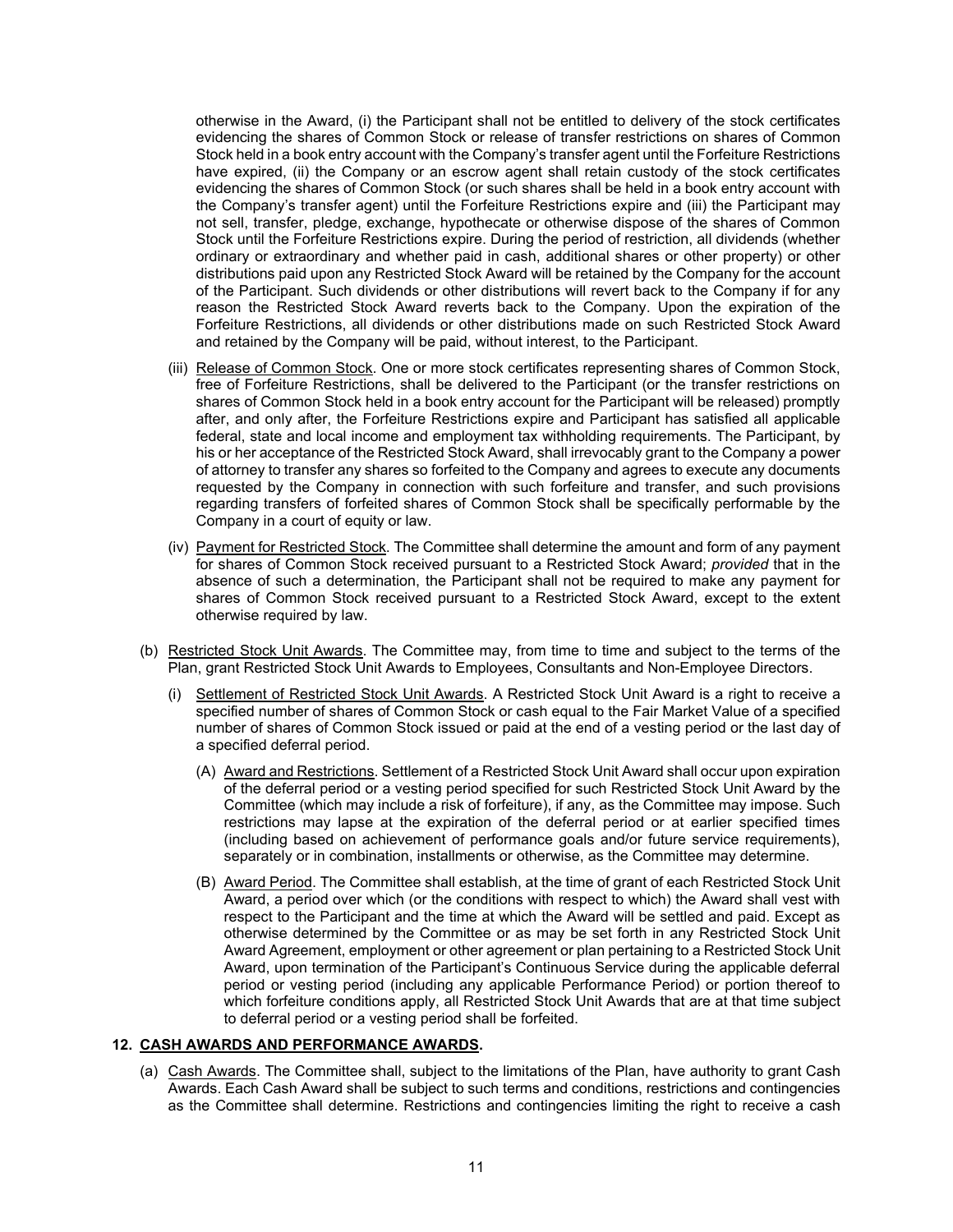payment pursuant to a Cash Award shall be based upon the achievement of single or multiple Performance Goals over a Performance Period established by the Committee. The determinations made by the Committee pursuant to this Section 12(a) shall be specified in the applicable Award Agreement or other document or documents established by the Committee pursuant to which the Cash Award is granted.

- (b) Designation as a Performance Award. The Committee shall have the right to designate any Award of Options, Stock Appreciation Rights, Phantom Stock Awards, Restricted Stock Awards, Restricted Stock Unit Awards and Other Stock or Performance-Based Awards as a Performance Award. All Cash Awards shall be designated as Performance Awards. The Committee may use such business criteria and other measures of performance as it may deem appropriate in establishing any performance conditions, and may exercise its discretion to increase the amounts payable under any Award subject to performance conditions. The grant and/or settlement of a Performance Award shall be subject to the terms and conditions set forth in this Section 12. The Committee may also grant performance-based Awards pursuant to Section 13 that are not intended to satisfy the provisions of this Section 12.
- (c) Performance Goals. The grant or vesting of a Performance Award shall be subject to the achievement of Performance Goals over a Performance Period established by the Committee based upon one or more business criteria, which may include those described in Section 12(c)(ii).
	- (i) General. The Performance Goals for Performance Awards shall consist of one or more criteria and a targeted level or levels of performance with respect to each of such criteria, as specified by the Committee. Performance Goals may differ among Performance Awards granted to any one Participant or for Performance Awards granted to different Participants.
	- (ii) Business Criteria. One or more of the following business criteria may be used by the Committee, without limitation, in establishing Performance Goals for Performance Awards granted to a Participant: (A) earnings per share; (B) revenue (including increased revenues); (C) profit measures (including gross profit, operating profit, economic profit, net profit before taxes and adjusted pre-tax profit); (D) cash flow measures (including cash flow return on capital, cash flow return on tangible capital, net cash flow, distributable cash flow and distributable cash flow per share and net cash flow before financing activities); (E) return measures (including return on equity, return on assets, return on capital, risk-adjusted return on capital, return on investors' capital and return on average equity); (F) economic value added; (G) gross margin; (H) net income measures (including income after capital costs and income before or after taxes); (I) earnings; (J) pretax earnings; (K) earnings before interest, taxes, depreciation and amortization ("*EBITDA*") or adjusted EBITDA; (L) earnings before taxes and depreciation ("*EBTD*"); (M) earnings before interest and taxes ("*EBIT*"); (N) pretax operating earnings after interest expense and before incentives, service fees and extraordinary or special items; (O) operating measures (including operating income, funds from operations, cash from operations, after-tax operating income, sales volumes, production volumes and production efficiency); (P) stock price measures (including growth measures and total shareholder return); (Q) debt reduction; (R) price per share of Common Stock; (S) market share; (T) earnings per share or adjusted earnings per share (actual or growth in); (U) economic value added (or an equivalent metric); (V) market value added; (W) debt to equity ratio; (X) expense measures (including overhead cost and general and administrative expense); (Y) changes in working capital; (Z) margins; (AA) shareholder value; (BB) proceeds from dispositions; (CC) total market value; (DD) customer satisfaction or growth; and (EE) implementation, completion or attainment of measurable objectives with respect to the acquisition, development and/or productivity of assets. Any goals may be determined on the absolute or relative basis or as compared to the performance of a published or special index deemed applicable by the Committee including, but not limited to, the Standard & Poor's 500 Stock Index or a group of comparable companies. The Committee may determine that certain items, events or occurrences, including unusual or nonrecurring items, changes in accounting standards or tax laws or other adjustments, shall be added to or excluded from the calculation of any of the business criteria.
	- (iii) Performance Period. Achievement of performance goals in respect of Performance Awards may be measured based on performance over a Performance Period, as specified by the Committee, or may be determined based on whether or not the performance goals are satisfied at any time prior to the expiration of a Performance Period.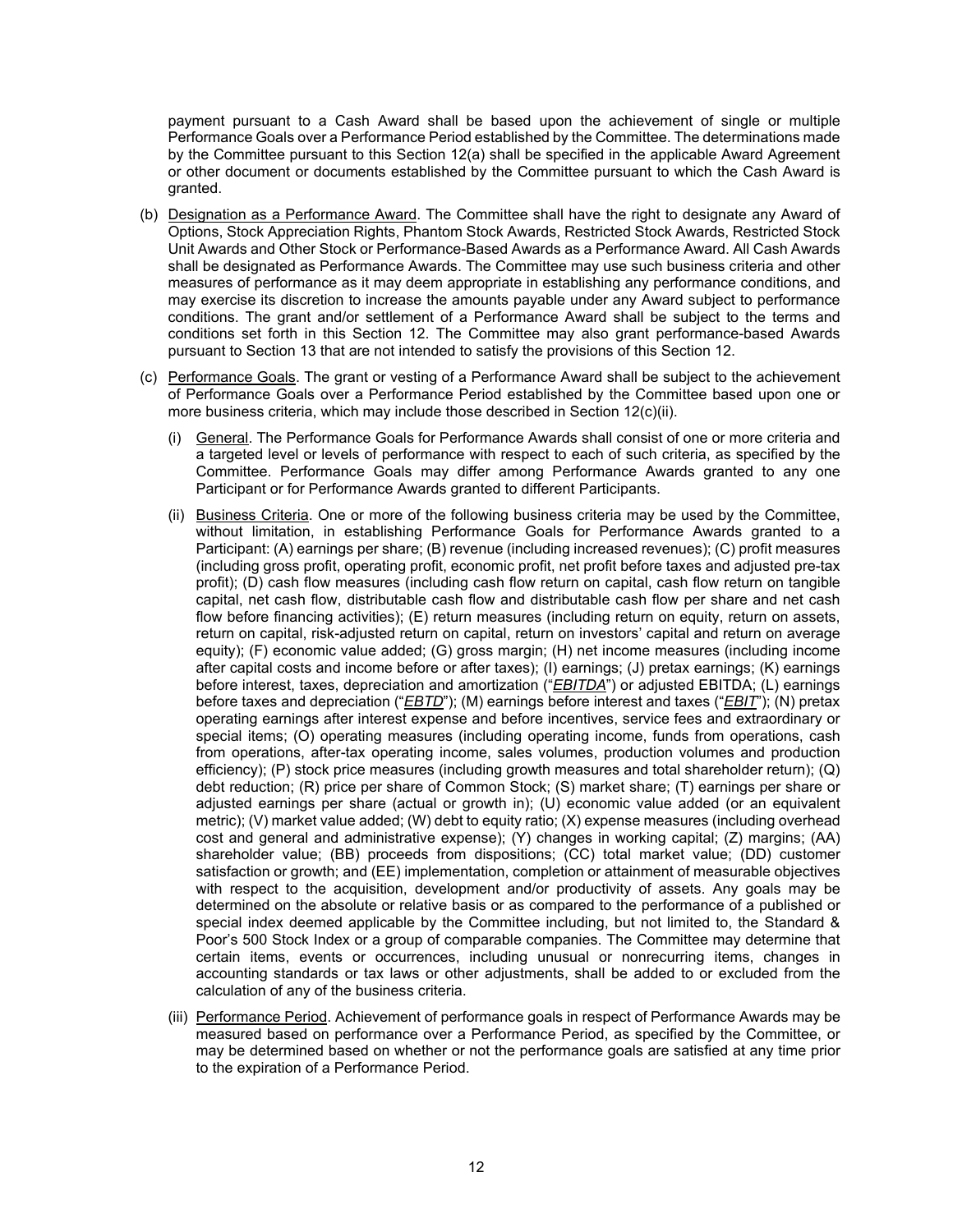#### <span id="page-20-0"></span>**13. OTHER STOCK OR PERFORMANCE-BASED AWARDS.**

The Committee is hereby authorized to grant to Employees, Consultants and Non-Employee Directors, Other Stock or Performance-Based Awards, which shall consist of a right that (i) is not an Award described in any other Section of the Plan and (ii) is denominated or payable in, valued in whole or in part by reference to, or otherwise based on or related to, shares of Common Stock (including, without limitation, securities convertible into shares of Common Stock) as are deemed by the Committee to be consistent with the purposes of the Plan. Subject to the terms of the Plan, the Committee shall determine the terms and conditions of any such Other Stock or Performance-Based Award. The term of an Award granted under this Section shall in no event exceed a period of ten (10) years (or if the Award is intended to satisfy the provisions of Section 12, such shorter period provided for in Section 12).

#### <span id="page-20-1"></span>**14. ADJUSTMENT UPON CHANGES IN CAPITALIZATION AND CORPORATE EVENTS.**

- (a) Capital Adjustments. The number of shares of Common Stock (i) covered by each outstanding Award granted under the Plan, the exercise or purchase price of such outstanding Award and any other terms of the Award that the Committee determines requires adjustment and (ii) available for issuance under Section 5 shall be proportionately adjusted or an equitable substitution shall be made with respect to such shares to reflect, as determined by the Committee, any increase or decrease in the number of shares of Common Stock resulting from a stock dividend, stock split, reverse stock split, extraordinary cash dividend resulting from a nonrecurring event that is not a payment of normal corporate earnings, combination, reclassification or similar change in the capital structure of the Company without receipt of consideration, subject to any required action by the Board or the shareholders of the Company and compliance with applicable securities laws or other applicable laws; *provided, however*, that a fractional share will not be issued upon exercise of any Award, and either (x) the value of any fraction of a share of Common Stock that would have resulted will be cashed out at Fair Market Value or (y) the number of shares of Common Stock issuable under the Award will be rounded down to the nearest whole number, as determined by the Committee. Except as the Committee determines, no issuance by the Company of shares of capital stock of any class, or securities convertible into shares of capital stock of any class, shall affect, and no adjustment by reason hereof shall be made with respect to, the number or price of shares of Common Stock subject to an Award. Notwithstanding the foregoing provisions of this Section 14, no adjustment may be made by the Committee with respect to an outstanding Award that would cause such Award and/or the Plan to become subject to Section 409A of the Code.
- (b) Dissolution or Liquidation. The Committee shall notify the Participant at least twenty (20) days prior to any proposed dissolution or liquidation of the Company. Unless provided otherwise in an individual Award Agreement, to the extent that an Award has not been previously exercised or settled, or the vesting conditions have not lapsed, any such Award other than a Restricted Stock Award shall expire and any such Award that is a Restricted Stock Award shall be forfeited and the shares of Common Stock subject to such Restricted Stock Award shall be returned to the Company, in each case, immediately prior to consummation of such dissolution or liquidation, and such Award shall terminate immediately prior to consummation of such dissolution or liquidation. A "dissolution or liquidation of the Company" shall not be deemed to include, or to be occasioned by, any merger or consolidation of the Company with any other corporation or other entity or any sale of all or substantially all of the assets of the Company (unless that sale is effected as part of a plan of liquidation of the Company in which the Company's business and affairs are wound up and the corporate existence of the Company is terminated).
- (c) Change in Control. Unless specifically provided otherwise with respect to Change in Control events in an individual Award Agreement or in a then-effective written employment agreement between the Participant and the Company, if, during the effectiveness of the Plan, a Change in Control occurs, each Option and Stock Appreciation Right which is at the time outstanding under the Plan shall (i) automatically become fully vested and exercisable, immediately prior to the specified effective date of such Change in Control, for all of the shares of Common Stock at the time represented by such Option or Stock Appreciation Right and (ii) expire twenty (20) days after the Committee gives written notice to the Participant specifying the terms and conditions of the acceleration of the Participant's Options or Stock Appreciation Rights, or if earlier, the date by which the Option or Stock Appreciation Right otherwise would expire. To the extent that a Participant exercises his or her Option before or on the effective date of the Change in Control, the Company shall issue all Common Stock purchased by exercise of that Option (subject to the Participant's satisfaction of the requirements of Section 16), and those shares of Common Stock shall be treated as issued and outstanding for purposes of the Change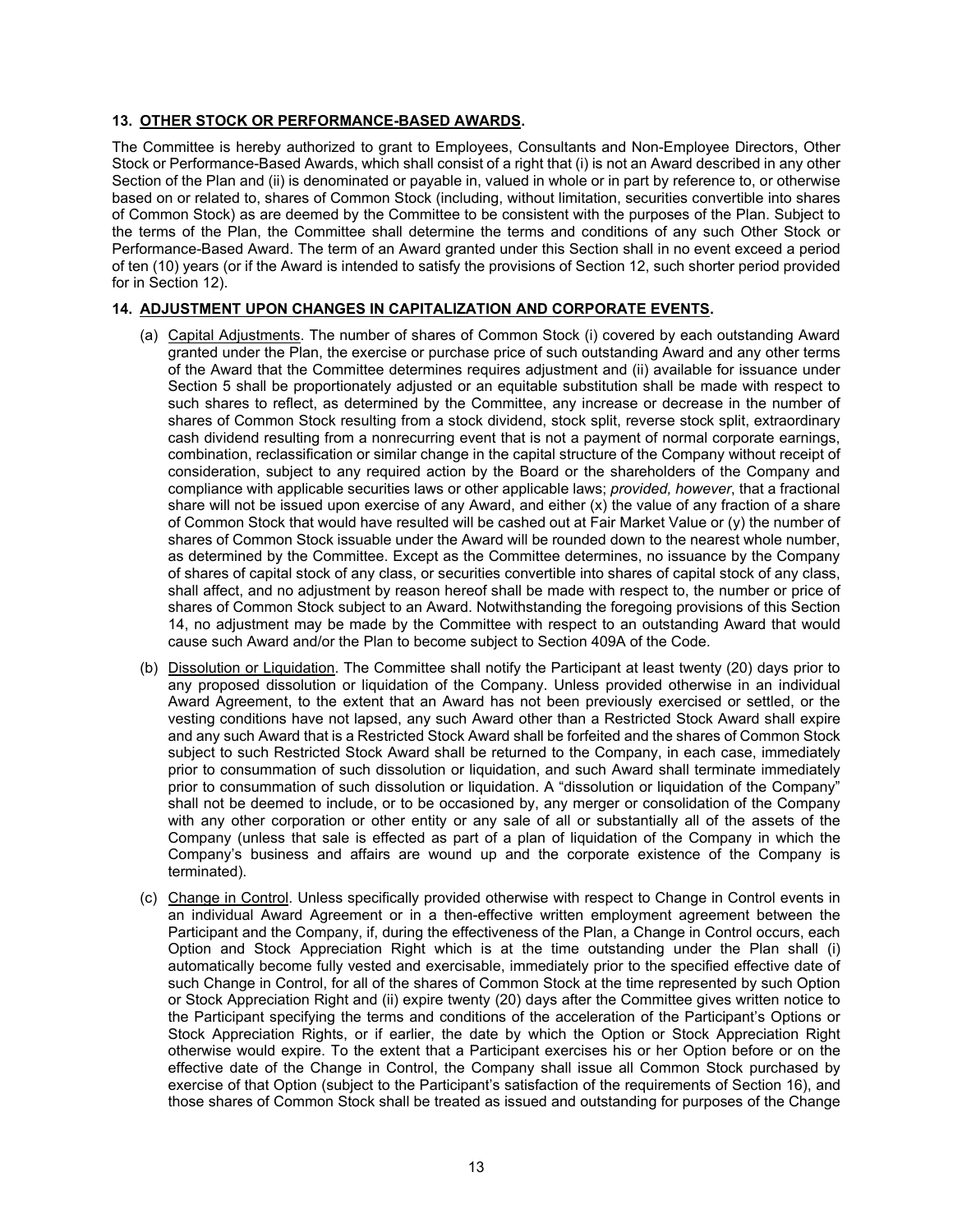in Control. If a Participant does not exercise his or her Option within the twenty (20) day period described above, or if earlier, the date by which the Option or Stock Appreciation Right otherwise would expire, the Option or Stock Appreciation Right shall immediately be forfeited and the Participant shall have no further rights to exercise the Option or Stock Appreciation Right. Notwithstanding the foregoing provisions, in the event of any Change in Control, all of the Company's obligations regarding Options and Stock Appreciation Rights that were granted hereunder and that are outstanding and vested on the date of such event (taking into consideration any acceleration of vesting in connection with such transaction) may, on such terms as may be approved by the Committee prior to such event, be (x) assumed by the surviving or continuing corporation (or substituted options of equal value may be issued by such corporation) or (y) canceled in exchange for cash, securities of the acquiror or other property in an amount equal to the amount that would have been payable to a Participant pursuant to the Change in Control event if the Participant's vested Options and Stock Appreciation Rights had been fully exercised immediately prior to the Change in Control event; *provided, however*, that if the amount that would have been payable to a Participant pursuant to such transaction if such Participant's vested Options and Stock Appreciation Rights had been fully exercised immediately prior thereto would be equal to or less than the aggregate exercise price that would have been payable therefor, the Committee may, in its discretion, cancel any or all such Options for no consideration or payment of any kind.

Unless specifically provided otherwise with respect to Change in Control events in an individual Award Agreement or in a then-effective written employment agreement between the Participant and the Company, if, during the effectiveness of the Plan, a Change in Control occurs, the Restricted Period applicable to outstanding Restricted Stock Awards, Restricted Stock Unit Awards and all other outstanding Awards subject to forfeiture provisions (other than Awards consisting of Options or Stock Appreciation Rights) shall lapse and such Awards shall become fully vested and settled (subject, in each case, to satisfaction by the affected Participant of the requirements of Section 16).

Unless specifically provided otherwise with respect to Change in Control events in an individual Award Agreement or in a then-effective written employment agreement between the Participant and the Company, with respect to Performance Awards, all incomplete Performance Periods in respect of any such Award in effect on the date the termination occurs shall end on the date of such termination and the Committee shall (i) determine the extent to which the Performance Goals with respect to each such Performance Period have been met based upon such audited or unaudited financial information then available as it deems relevant and (ii) cause to be paid to the applicable Participant partial or full Awards with respect to the Performance Goals for each such Performance Period based upon the Committee's determination of the degree of attainment of the Performance Goals or, if not determinable, assuming that the applicable "target" levels of performance have been attained, or on such other basis determined by the Committee. To the extent practicable, any actions taken by the Committee under this paragraph shall occur in a manner and at a time that allows affected Participants the ability to participate in the Change in Control with respect to the shares of Common Stock subject to their Awards.

## <span id="page-21-0"></span>**15. GENERAL PROVISIONS APPLICABLE TO ALL AWARDS.**

- (a) General. In addition to the other terms and conditions of the Plan pursuant to which Awards may be granted, the Committee may impose on any Award or the exercise thereof, such additional terms and conditions, not inconsistent with the provisions of the Plan, as the Committee shall determine, including terms requiring forfeiture of Awards in the event of termination of Continuous Service by the Participant and, to the extent permissible under Section 409A of the Code, terms permitting a Participant to make elections relating to his or her Award. The Committee shall retain full power and discretion to accelerate or waive, at any time, any term or condition of an Award that is not mandatory under the Plan; *provided, however*, that the Committee shall not have any discretion to accelerate or waive any term or condition of an Award that would cause the Participant to incur additional taxes under Section 409A of the Code. Except in cases in which the Committee is authorized to require other forms of consideration under the Plan, or to the extent other forms of consideration must be paid to satisfy the requirements of the Oklahoma General Corporation Act, no consideration other than services may be required for the grant of any Award.
- (b) Form of Award. Each Award granted under the Plan shall be evidenced by an Award Agreement in such form (which need not be the same for each Participant) as the Committee from time to time approves, but which is not inconsistent with the Plan, including any provisions that may be necessary to assure that Awards satisfy the requirements of Section 409A of the Code (or with an exception with respect to Code Section 409A) to avoid the imposition of excise taxes thereunder and any Option that is intended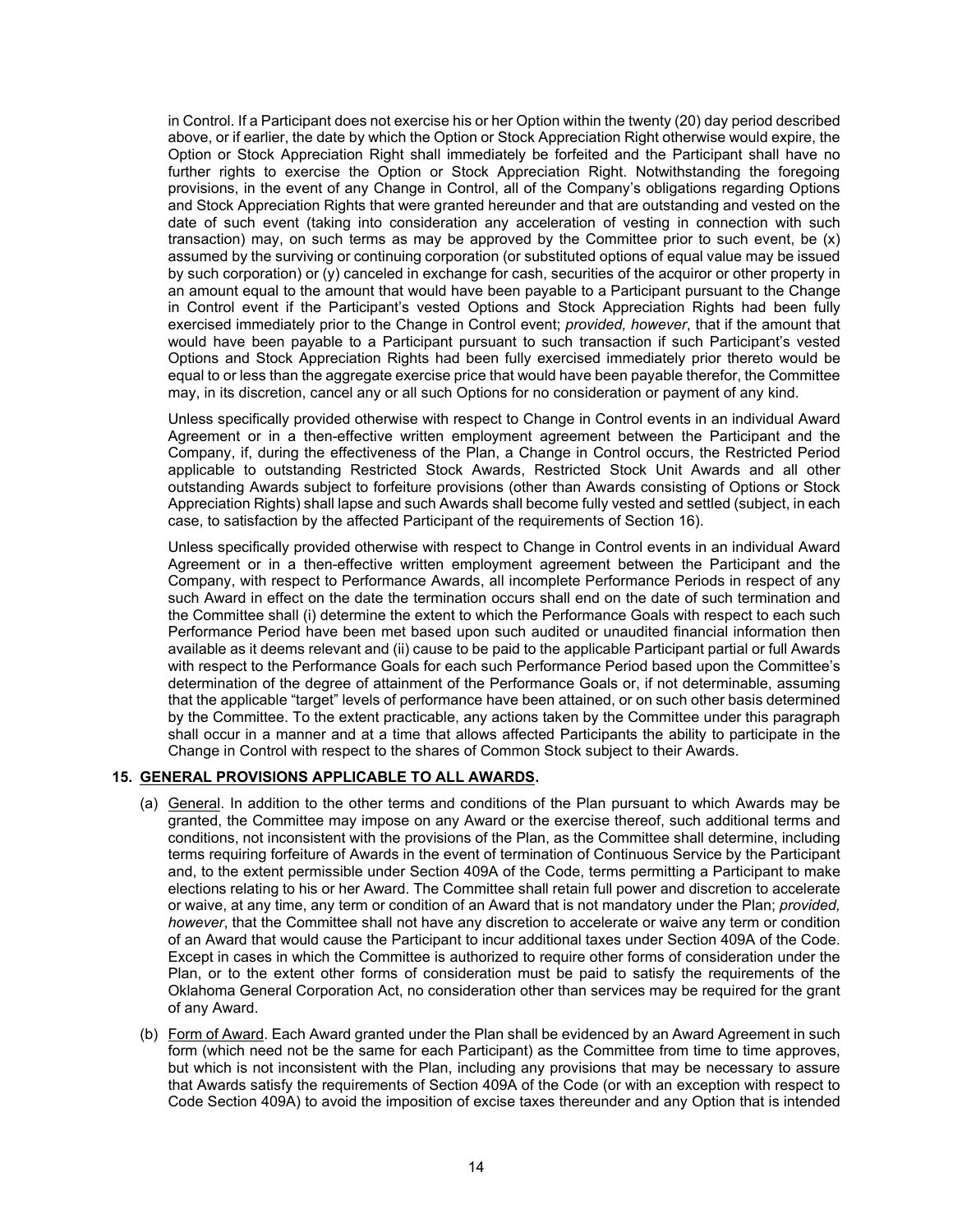to be an Incentive Stock Option will comply with Section 422 of the Code. The Award Agreement shall be delivered to the Participant, with a copy of the Plan and other relevant documents, within a reasonable time after the date of grant. Notwithstanding any other provision of the Plan relating to Award Agreements, an Award and related documents, including the Plan and any prospectus for the Plan, may be delivered to a Participant in electronic format pursuant to such policies and procedures as adopted from time to time by the Company. If an Award or related documents are delivered in an electronic format and the Participant consents to participate in the electronic Award procedures established by the Company to access the Award documents, such action by the Participant shall constitute the Participant's electronic signature and acceptance of the terms and conditions of the Award.

- (c) Date of Grant. The date of grant of an Award shall be the date on which the Committee adopts a resolution, or takes other appropriate action, expressly granting an Award to a Participant that specifies the key terms and conditions of the Award or, if a later date is set forth in such resolution, then such date as is set forth in such resolution.
- (d) Awards Criteria; Minimum Vesting. In determining the amount and value of Awards to be granted, the Committee may take into account the responsibility level, performance, potential, other Awards and such other considerations with respect to a Participant as it deems appropriate. Notwithstanding any other provision of the Plan to the contrary, all Awards under the Plan shall be subject to a minimum vesting schedule of at least twelve (12) months following the date of grant of the Award, *provided*, *however*, that up to five percent (5%) of the shares underlying Awards granted after the Effective Date (including all Bonus Stock Awards) may be subject to vesting schedules of less than twelve (12) months. Awards under the Plan granted to Non-Employee Directors in respect of regular annual fees shall be deemed to satisfy the minimum vesting schedule set forth in the preceding sentence regardless of whether the Company's subsequent regular annual meeting of shareholders is at least twelve (12) months following the date of grant of the Award.
- (e) Form and Timing of Payment Under Awards. Subject to the terms of the Plan and any applicable Award, payments to be made upon the exercise or settlement of an Award shall be made as soon as administratively practicable following the date on which the amount is payable. The settlement of any Award may, subject to any specific provisions or limitations set forth in the Award, be paid in the form of cash, Common Stock or a combination thereof, as determined by the Committee in connection with such settlement; *provided, however*, that no Award other than a Cash Award may be paid in cash in lieu of shares of Common Stock if the Committee determines that such action would cause the Participant to be subject to an additional tax under Section 409A of the Code.
- (f) Termination of Continuous Service.
	- (i) Termination for Cause. In the event a Participant's Continuous Service is terminated for Cause, all outstanding Awards that have then not been settled (whether vested or unvested) shall be forfeited immediately and any shares of Restricted Stock for which the vesting period had not lapsed as of the Participant's termination of Continuous Service shall be transferred immediately out of the Participant's name.
	- (ii) Death; Disability. Except as otherwise provided in an Award Agreement or an employment or other agreement or plan, any Award granted hereunder which is not otherwise vested shall vest in full (with any performance conditions deemed earned at the target level) upon the death or Disability of the Participant.
	- (iii) Involuntary Termination. Except as otherwise provided in an Award Agreement or an employment or other agreement or plan, in the event that a Participant's Continuous Service is terminated involuntarily without Cause and subject to the Participant's execution of a release of claims in the form provided by the Company, (A) any unvested Awards that are only subject to time-vesting conditions and not subject to performance-vesting conditions and that were granted prior to the date of termination shall vest immediately in full on the date of such Participant's termination and (B) any unvested Awards with performance-vesting conditions that were granted prior to the date of termination shall be retained by the Participant, even after such Participant's Continuous Service has been terminated, and shall continue to be subject to any performance-vesting conditions.
	- (iv) Other Termination. Except as otherwise provided in an Award Agreement or an employment or other agreement or plan, or as otherwise determined by the Committee, in the event that a Participant's Continuous Service terminates in circumstances not otherwise set forth in this Section 15(f), any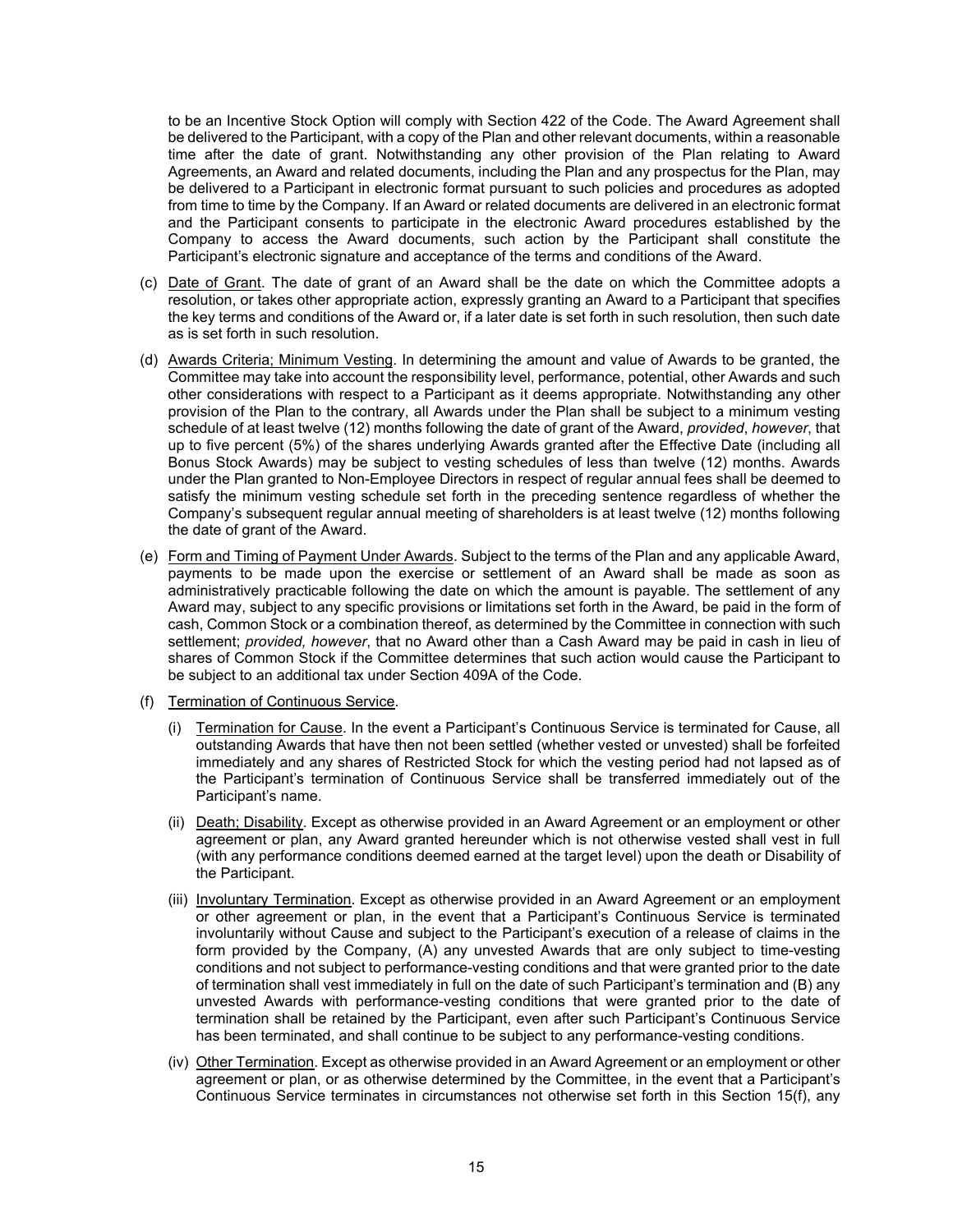unvested Award granted hereunder shall be forfeited immediately and any shares of Restricted Stock for which the vesting period had not lapsed as of the Participant's termination of Continuous Service shall be transferred immediately out of the Participant's name.

- (g) Transferability of Awards. Except as provided in Section 7(b) with respect to Non-Qualified Stock Options, Awards granted under the Plan, and any interest therein, shall not be transferable or assignable by the Participant, and may not be made subject to execution, attachment or similar process, other than by will or by the laws of descent and distribution, and shall be exercisable or payable during the lifetime of the Participant only by the Participant; *provided* that the Participant may designate persons who or which may exercise or receive his or her Awards following his or her death.
- (h) Privileges of Stock Ownership. Except as provided in the Plan with respect to Bonus Stock Awards and as provided in Section 11(a)(ii) with respect to Restricted Stock Awards, no Participant will have any of the rights of a shareholder with respect to any shares of Common Stock subject to an Award until such Award is properly exercised or settled and the purchased or awarded shares are issued and delivered to the Participant, as evidenced by an appropriate entry on the books of the Company or of a duly authorized transfer agent of the Company. No adjustment shall be made for dividends or distributions or other rights for which the record date is prior to such date of issuance and delivery, except as provided otherwise in the Plan. No Award (or portion thereof) may provide for the payment of dividends or dividend equivalents before the date on which the Award (or portion thereof) vests. With respect to any Award that provides an entitlement to dividends or dividend equivalents, such dividends or dividend equivalents will be retained by the Company for the account of the Participant during the vesting period and will revert back to the Company if for any reason the Award is forfeited or reverts back to the Company prior to vesting. Upon vesting, all dividends or dividend equivalents retained by the Company in respect of such Award will be paid, without interest, to the Participant. In no event shall dividends or dividend equivalents be paid with respect to Options or Stock Appreciation Rights.
- (i) Clawback. Awards under the Plan shall be subject to the clawback or recapture policy, if any, that the Company may adopt from time to time or any clawback or recapture provisions set forth in an Award Agreement or program to the extent provided in such policy, program or agreement and, in accordance with such policy, program or agreement, may be subject to the requirement that the Awards be repaid to the Company after they have been distributed or paid to the Participant.
- (j) Section 409A.
	- (i) Separation from Service. Notwithstanding any provision contained in the Plan to the contrary, no amount shall be paid pursuant to the Plan that is treated as a "nonqualified deferred compensation plan" as described in Section 409A(a)(1) of the Code relating to a Participant's termination of Continuous Service with the Company or an Affiliate unless such termination of Continuous Service constitutes a "separation from service" as such term is defined under Treasury Regulation Section 1.409A-1(h) and any successor provision thereto ("*Separation from Service*").
	- (ii) Deferred Payments for Certain Key Employees. Notwithstanding any other provision contained in the Plan or a related Award document to the contrary, if the Company determines that (i) at the time of the Participant's Separation from Service the Participant is a "specified employee" for purposes of Section 409A(a)(2)(B)(i) of the Code and (ii) any payments to be provided to the Participant under the Plan are or may become subject to the additional tax under Section 409A(a)(1)(B) of the Code or any other taxes or penalties imposed under Section 409A of the Code ("*409A Taxes*") if paid at the time such payments are otherwise required under the Plan or a related Award document, then such payments shall be delayed until the earlier of (A) the date that is six (6) months after the date of the Participant's Separation from Service or (B) the Participant's death. If the amounts delayed are payable in installments, the delayed payments will be paid on the first day of the seventh month following the date of the Participant's Separation from Service (or earlier death). The provisions of this Section 15(j)(ii) shall only apply to the minimum extent required to avoid the Participant's incurrence of any 409A Taxes.
	- (iii) Section 409A Compliance; Separate Payments. The Plan is intended to be written, administered, interpreted and construed in a manner such that no payment or benefits provided under the Plan or a related Award document become subject to (A) the gross income inclusion set forth within Section 409A(a)(1)(A) of the Code or (B) the interest and additional tax set forth within Section 409A(a)(1)(B) of the Code (collectively, "*Section 409A Penalties*"), including, where appropriate, the construction of defined terms to have meanings that would not cause the imposition of Section 409A Penalties.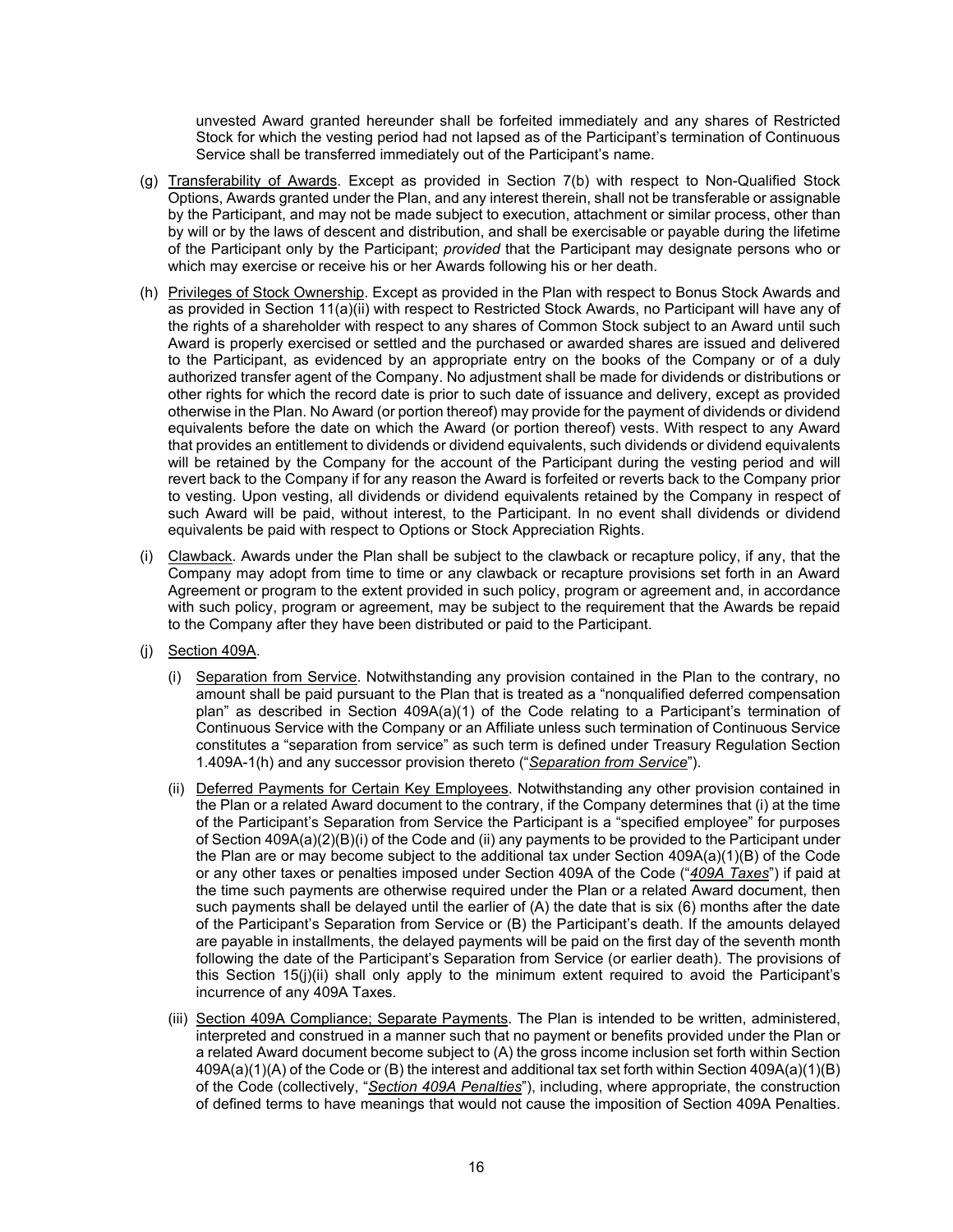Notwithstanding the foregoing, neither the Company nor the Committee shall have any obligation to take any action to prevent the assessment of any additional tax or penalty on any Participant under Section 409A of the Code and neither the Company nor the Committee will have any liability to any Participant for such tax or penalty. For purposes of Section 409A of the Code (including, without limitation, for purposes of Treasury Regulation Section 1.409A-2(b)(2)(iii)), each payment that a Participant may be eligible to receive under the Plan or a related Award document shall be treated as a separate and distinct payment and shall not collectively be treated as a single payment.

#### <span id="page-24-0"></span>**16. WITHHOLDING FOR TAXES.**

Any issuance of Common Stock pursuant to the exercise of an Option or payment of any other Award under the Plan shall not be made until appropriate arrangements satisfactory to the Company have been made for the payment of any income and employment tax amounts (federal, state, local or other) that may be required to be withheld or paid by the Company with respect thereto. In addition, on the occurrence of an event with respect to an Award that requires the Company to withhold taxes, the Participant shall make arrangements satisfactory to the Company whereby such taxes may be paid. Such arrangements may, at the discretion of the Committee, include allowing the person to tender to the Company shares of Common Stock owned by the person, or to request the Company to withhold shares of Common Stock that otherwise would have been acquired pursuant to the Award, whether through the exercise of an Option or as a distribution pursuant to the Award, together with payment of any remaining portion of such tax amounts in cash or by check payable and acceptable to the Company.

Notwithstanding the foregoing, if on the date of an event giving rise to a tax withholding obligation on the part of the Company the person is an Executive Officer or individual subject to Rule 16b-3, such person may direct that such tax withholding be effectuated by the Company withholding the necessary number of shares of Common Stock (at the tax rate required by the Code) that otherwise would have been issued in connection with such Award payment or exercise.

#### <span id="page-24-1"></span>**17. MISCELLANEOUS.**

- (a) No Rights to Awards. No Participant or other person shall have any claim to be granted any Award, there is no obligation for uniformity of treatment of Participants, or holders or beneficiaries of Awards, and the terms and conditions of Awards need not be the same with respect to each recipient.
- (b) Governing Law. The validity, construction and effect of the Plan and any rules and regulations relating to the Plan shall be determined in accordance with applicable federal law and the laws of the State of Oklahoma, without regard to any principles of conflicts of law.
- (c) Other Laws. The Committee may refuse to issue or transfer any shares of Common Stock or other consideration under an Award if, acting in its sole discretion, it determines that the issuance of transfer or such shares or such other consideration might violate any applicable law.
- (d) Administration. The Plan shall be administered by the Committee. The Committee shall interpret the Plan and any Awards granted pursuant to the Plan and shall prescribe such rules and regulations in connection with the operation of the Plan as it determines to be advisable for the administration of the Plan. The Committee may rescind and amend its rules and regulations from time to time. The interpretation by the Committee of any of the provisions of the Plan or any Award granted under the Plan shall be final, binding and conclusive upon the Company and all persons having an interest in any Award or any shares of Common Stock acquired pursuant to an Award. Notwithstanding the authority hereby delegated to the Committee to grant Awards to Employees, Directors and Consultants under the Plan, the Board shall have full authority, subject to the express provisions of the Plan, to grant Awards to Employees, Directors and Consultants under the Plan, to interpret the Plan, to provide, modify and rescind rules and regulations relating to the Plan, to determine the terms and provision of Awards granted to Employees, Consultants and Directors under the Plan and to make all other determinations and perform such actions as the Board deems necessary or advisable to administer the Plan. The Board or Committee may delegate any of its powers under the Plan to a subcommittee of the Committee or one of their respective members, or to one or more officers of the Company designated by the Board or Committee from time to time, in each case subject to applicable laws and the requirements of any stock exchange or market-quotation system upon which the shares of Common Stock may then be listed or quoted. No member of the Committee or the Board (or their designees) shall be liable for any action taken or omitted to be taken or any determination made in good faith with respect to the Plan or any Award granted hereunder.